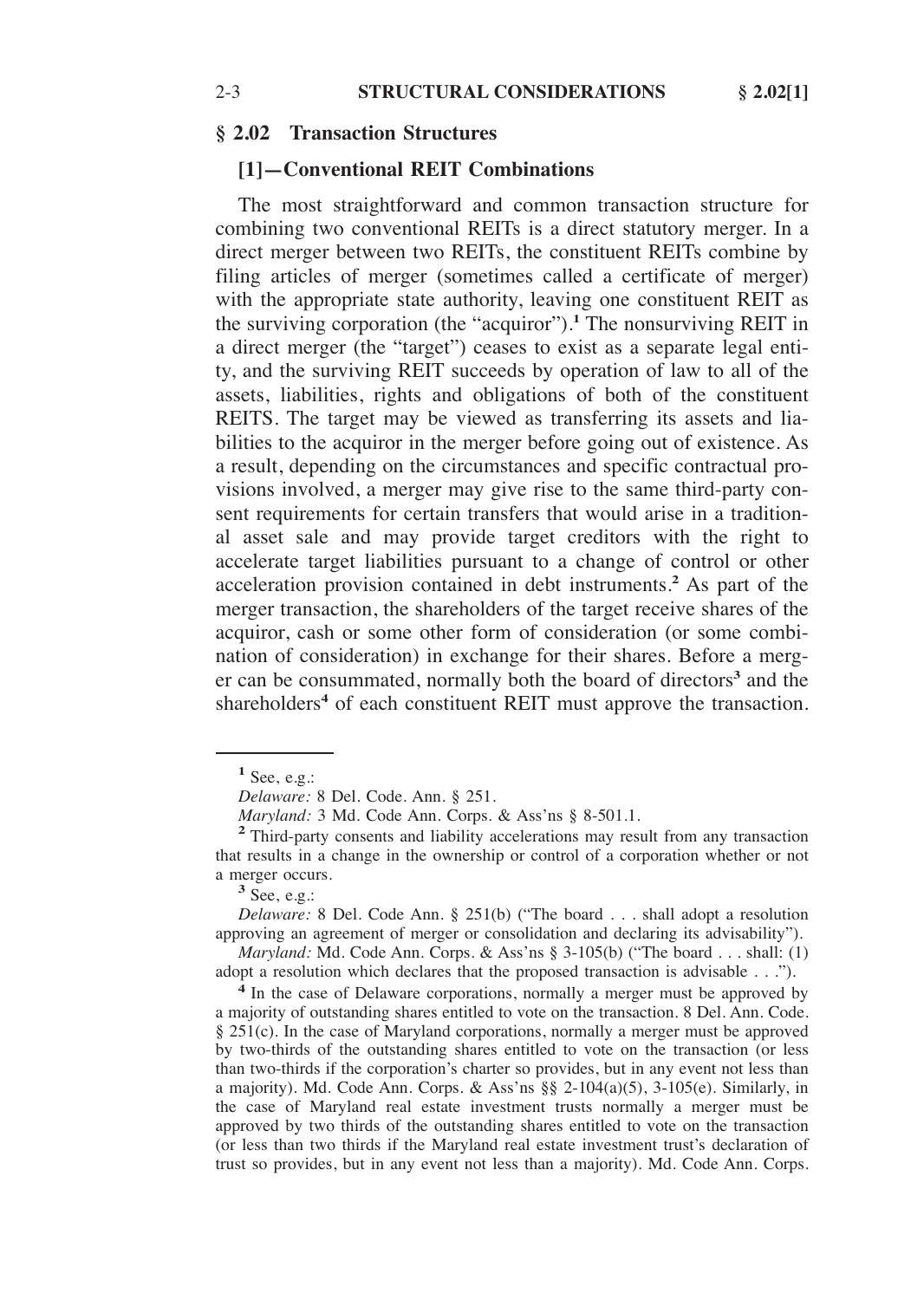As a business combination method, a merger has several advantages.**<sup>5</sup>** It allows two or more REITs to combine in one step, leaving no minority stockholders. Additionally, as compared to an asset purchase, the merger form may also reduce or eliminate many transaction costs associated with the actual transfer of assets (e.g., sales and real estate transfer taxes and the cost of preparing documents of transfer and filing them with the appropriate authorities, which may involve multiple jurisdictions, and, in some cases, the cost of purchasing new title insurance policies).

The direct merger form has some disadvantages, however. For one, the direct merger structure may give rise to appraisal rights for both the target's and the acquiror's shareholders.**<sup>6</sup>** In addition, in a direct merger, all of the target's liabilities, including contingent and

<sup>5</sup> See Bainbridge, *Mergers and Acquisitions* § 4.3 (2003). **6** Under Delaware law, subject to a market-out exception, generally shareholders of both the target and the acquiror have appraisal rights in the merger context provided that they have not voted in favor of the merger and have held their shares through the effective date of the merger. 8 Del. Code Ann. § 262(a). The Delaware market-out exception provides that as long as the merger consideration is stock of the surviving corporation or stock of another corporation that is either listed on a national securities exchange, quoted on Nasdaq, or has more than 2,000 holders (or cash in lieu of fractional shares), no appraisal rights are available to holders of stock in a corporation that is either listed on a national securities exchange, quoted on Nasdaq, or held by more than 2,000 shareholders of record. 8 Del. Code Ann. § 262(b). While the default rule in Delaware is that shareholders of a corporation that amends its charter or sells all or substantially all of its assets do not have appraisal rights, Delaware corporations may provide for such rights in their charters. 8 Del. Code Ann. § 262(c).

Under Maryland law, subject to a market-out exception, generally shareholders of the target in a merger, asset sale or share exchange transaction, as well as shareholders of a corporation that amends its charter in a way that substantially adversely affects their rights, are entitled to appraisal rights. Md. Code Ann. Corps. & Ass'ns § 3-202(a). Only under limited circumstances are the shareholders of the successor corporation in a merger entitled to appraisal rights. Md. Code Ann. Corps. & Ass'ns § 3-202(c)(2). The Maryland market-out exception generally provides that a shareholder of a corporation that is listed on a national securities exchange, quoted on Nasdaq, or designated for trading on the Nasdaq Small Cap Market is not entitled to appraisal rights. Md. Code Ann. Corps. & Ass'ns  $\S$  3-202(c)(1). The market-out exception does not apply to business combination transactions with interested shareholders. Md. Code Ann. Corps. & Ass'ns § 3-202(c).

Additionally, Title 8 of the Maryland Code of Corporations and Associations (under which a specific form of unincorporated trust or association called a "Maryland Real Estate Investment Trust" can be formed) only provides for shareholder appraisal rights in connection with mergers. Md. Code Ann. Corps. & Ass'ns § 8- 501.1(k). Therefore, shareholders of a Maryland real estate investment trust orga-

<sup>&</sup>amp; Ass'ns  $\S$ § 8-202(c), 8-501.1(g). Both Delaware and Maryland law allow shortform mergers between a parent and a subsidiary if the parent owns at lease 90% of the subsidiary prior to the transaction. In a short-form merger, provided statutory conditions are met, no shareholder vote is required. See:

*Delaware:* 8 Del. Code Ann. § 253.<br>*Maryland:* Md. Code Ann. Corps. & Ass'ns § 3-106.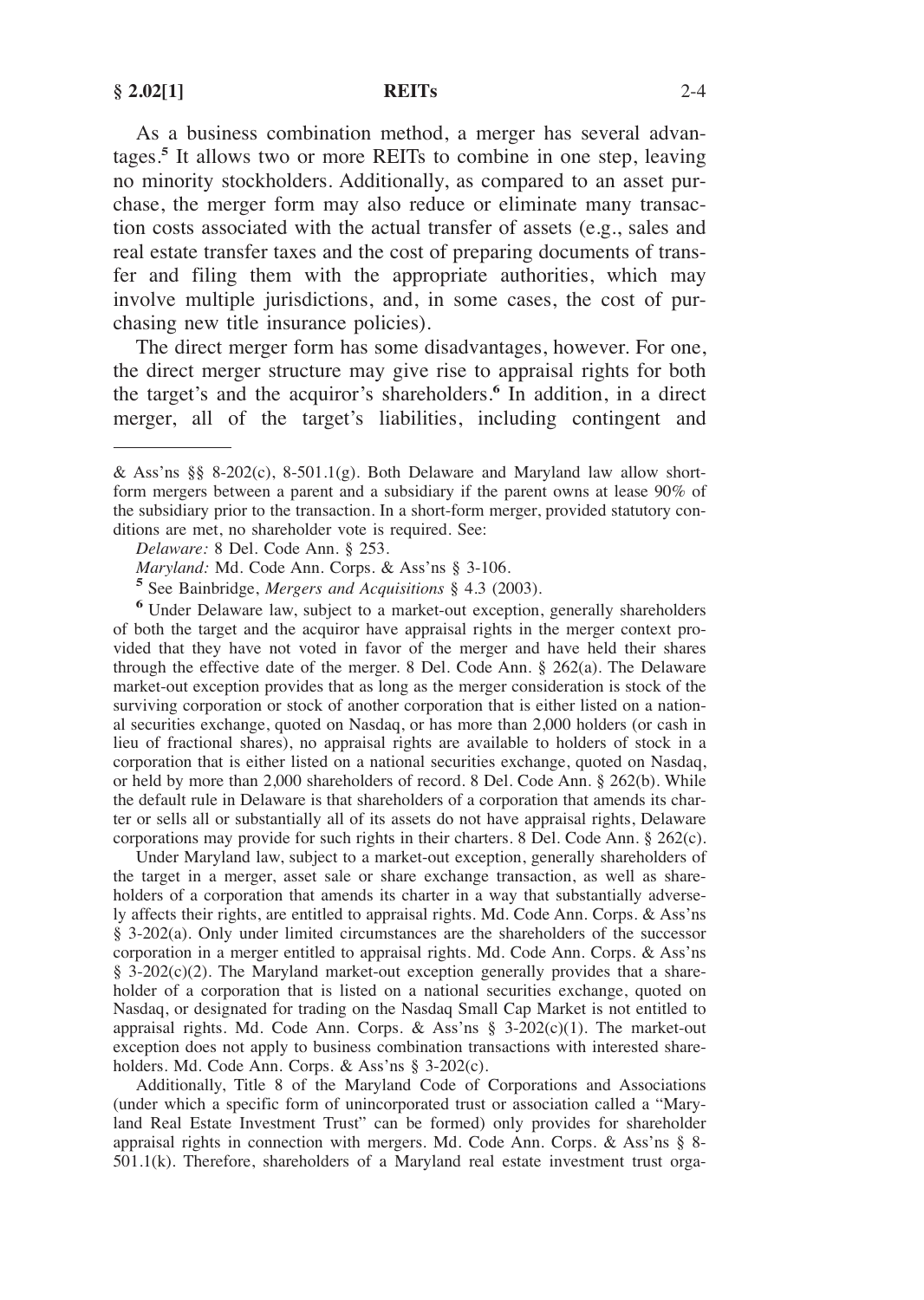unknown liabilities, are inherited by the acquiror by operation of law. This exposure, however, frequently can be avoided through the use of a triangular merger in which the target merges with a subsidiary of the acquiror, which (assuming corporate and other formalities are observed) allows the target's liabilities to be kept at the subsidiary level as opposed to the acquiror level.**<sup>7</sup>**

In a triangular merger, the acquiror forms a wholly owned subsidiary (a "merger sub") and the merger sub then engages in a statutory merger with the target. Immediately following the merger, the surviving corporation is a wholly owned subsidiary of the acquiror. Because the constituent companies in a triangular merger are the merger sub and the target, the acquiror's shareholders are not required to approve the transaction In a triangular merger, the acquiror forms a wholly owned subsidiary (a "merger sub") and the merger sub then engages in a statutory merger with the target. Immediately following the merger, the surviving corporation is a wholly owned subsidiary of the acquiror. Because the constituent companies in a triangular merger are the merger sub and the target, the acquiror's shareholders are generally not required to approve the transaction, unless the acquiror is publicly traded and is issuing an amount of stock that requires the approval of its shareholders.**<sup>8</sup>** Only the merger sub's board and sole shareholder (the acquiror) and the target's board and shareholders must approve the transaction. When circumstances permit, public companies will often choose to use this structure rather than a direct merger between the acquiror and the target in order to avoid the costs, uncertainties and delays associated with a second (e.g., target) shareholder vote. Triangular mergers involving REITs raise special tax considerations that are described in Chapter 6.**<sup>9</sup>**

If the merger sub is the surviving corporation in a triangular merger, the transaction is known as a forward triangular merger. If the target is the surviving corporation in a triangular merger, the transaction is known as a reverse triangular merger. The decision to employ a forward or reverse triangular merger is frequently influenced by tax

nized under Title 8 do not appear to be entitled to appraisal rights in the event of a share exchange, a charter amendment or sale of all or substantially all assets of the trust. **7** See the discussion of triangular mergers later in this Section.

**<sup>8</sup>**For example, the NYSE Listing Manual, applicable to companies listed on the NYSE, requires shareholder approval prior to the issuance of common stock in connection with a transactions or series of related transactions if the amount of stock to be issued is greater than 20% of the total number of shares or total voting power of the common stock outstanding prior to the issuance of the new common stock. NYSE Listing Manual § 312.03(c).<br><sup>9</sup> See Chapter 6 *infra*.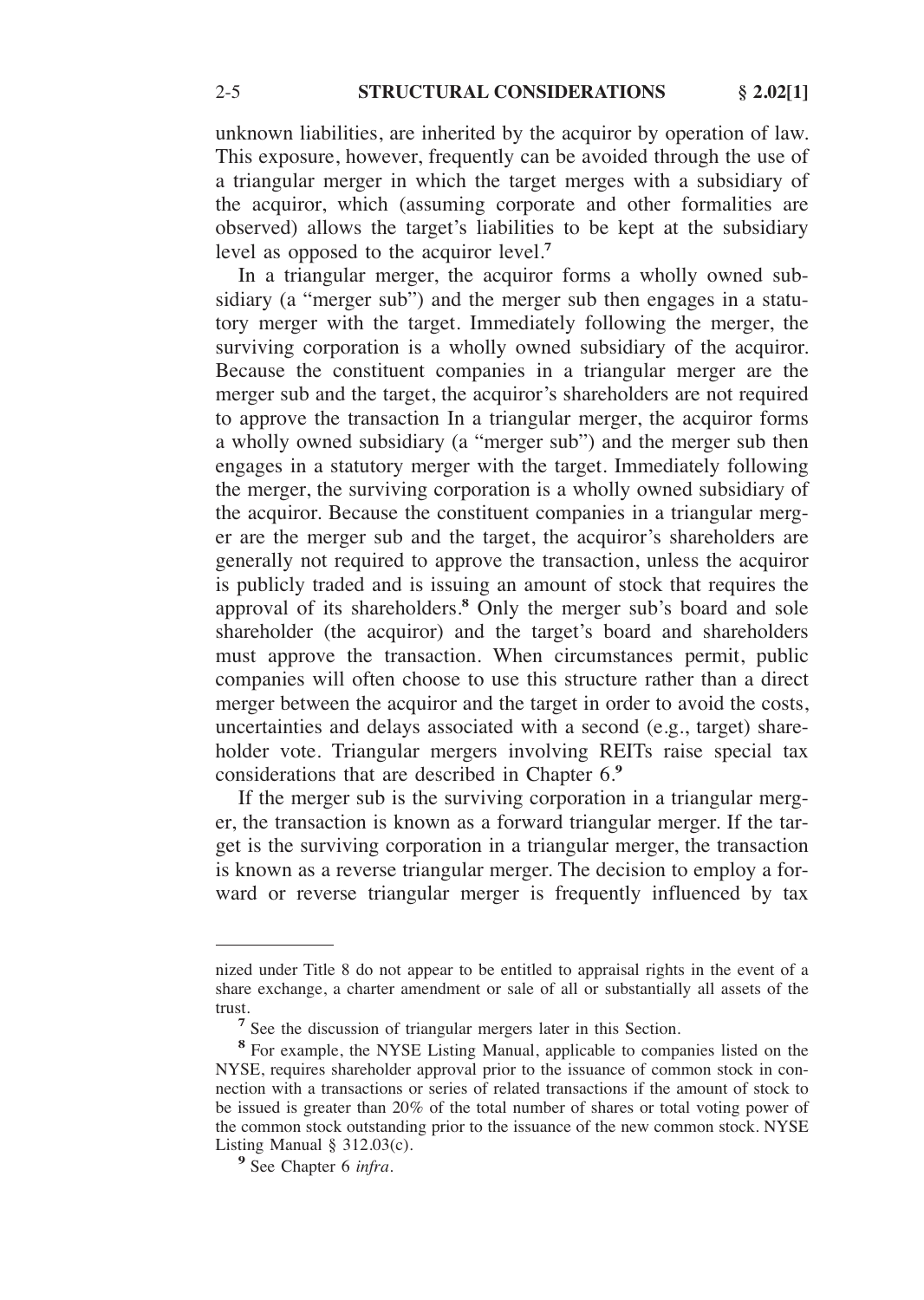issues and various corporate imperatives, including the reduced likelihood of triggering various third-party consent rights in reverse triangular mergers.**<sup>10</sup>**

Outside of the REIT context, stock purchases, followed by squeeze out mergers, are another common method for acquiring a target corporation. However, stock purchases are not a practical alternative in transactions in which the target is a REIT.**<sup>11</sup>**

Although rare in the context of public company acquisitions, an acquiror can also effectively acquire a target's business**<sup>12</sup>** simply by purchasing all or substantially all of the target's assets using cash, securities, or some other form of consideration or a combination thereof. Such a transaction generally requires approval of only the target's board and shareholders (again, unless the acquiror is publicly traded and is issuing an amount of stock that requires the approval of its shareholders).**<sup>13</sup>** In the public company context, since the transaction costs associated with asset purchases are generally significantly higher than those associated with statutory mergers, asset purchase transactions are rarely used.**<sup>14</sup>** This is especially true in the REIT context since transferring legal ownership of real estate (especially encumbered real estate) is

Under Maryland law, the sale of all or substantially all of the assets of a Maryland corporation must be approved by the seller's board of directors and two-thirds (or less if the corporation's charter so provides, but not less than a majority) of the outstanding shares of the selling corporation entitled to vote on the transaction. Md. Code Ann. Corps. & Ass'ns  $\S$  3-105(b), (d).

<sup>14</sup> In a statutory merger, by operation of law, the separate legal existences of the constituent corporations, except for the surviving corporation, are extinguished, and the surviving corporation takes title to all of the assets of the constituent corporations and assumes all of the liabilities of the constituent corporations. In an asset sale, the transaction costs associated with each of these actions may be significant. See Bainbridge, *Mergers and Acquisitions*, § 4.3 (2003). Examples of such costs include sales and real estate transfer taxes, the cost of preparing documents of transfer and filing them with the appropriate authorities, and the costs of obtaining the third-party consents in connection with the transferred assets and liabilities. This is an especially salient concern for acquirors engaging in business combinations with large public

**<sup>10</sup>**The tax issues involved are described in Chapter 6 *infra*. Reverse triangular mergers are less likely to violate simple anti-assignment provisions in the target's leases, loan documents and other contracts because the corporate identity and form of the party to the contracts—the target—is preserved; there is no "assignment" in the conventional sense. Of course, sophisticated anti-assignment "change of control" provisions may be triggered by a reverse merger and will need to be studied on a

**<sup>11</sup>** See discussion in § 2.03 *infra*.<br> **12** Note that following an asset sale, in the absence of further action, the target's corporate form, shareholders and liabilities will remain intact.

<sup>&</sup>lt;sup>13</sup> Under Delaware law, the sale of all or substantially all of the assets of a Delaware corporation must be approved by the seller's board of directors and a majority of the outstanding shares of the selling corporation entitled to vote on the transaction. 8 Del Code Ann. § 271(a).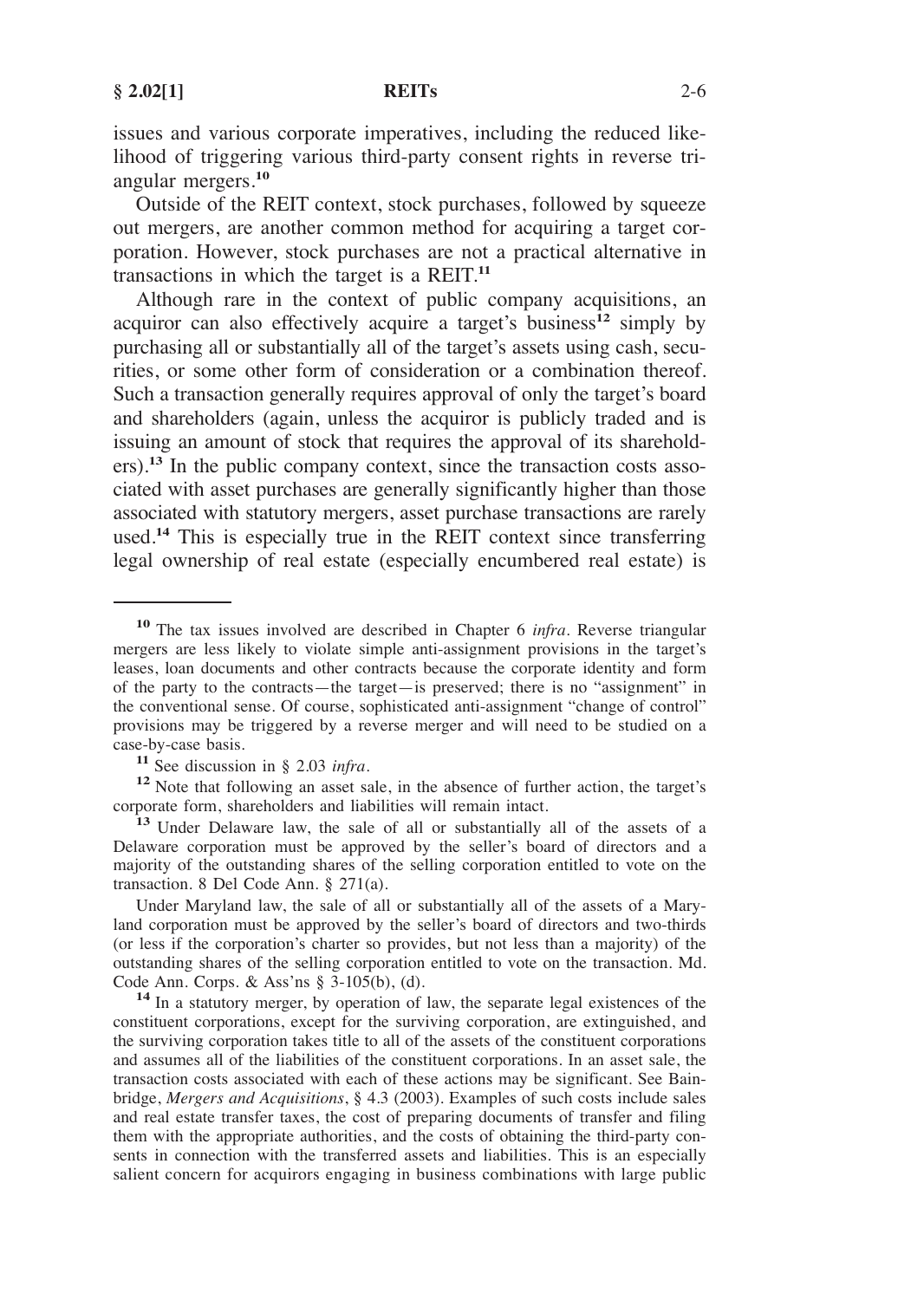often expensive and time consuming. Moreover, target directors will often prefer a merger or some other form of transaction that does not require them to adopt a plan of liquidation.**<sup>15</sup>**

There may, however, be advantages to an asset purchase transaction in the appropriate circumstance. For example, the target may have a contingent liability that is viewed far more conservatively by the acquiror than by the target. In that case, the only viable transaction may be an asset sale in a transaction in which the target retains the liability and either remains in existence until the liability is resolved, at which time it liquidates, or liquidates and establishes an escrow or other arrangement to provide for the liability.

A combination of two traditional REITs (REITS that have not adopted an UPREIT structure) is relatively simple as compared to combinations in which one or both of the parties is an UPREIT.**<sup>16</sup>**

# **[2]—UPREIT Combinations**

A combination of two UPREITs, like the combination of two conventional REITs, can be accomplished through a merger of the two general partner UPREITs. In the case of UPREIT transactions, however, it is also important to consider whether and how to combine the operating partnerships of the two UPREITs. The simplest structure consists of two direct mergers—one between the two UPREITs and another between the two operating partnerships. It is also possible to combine the UPREITs and the operating partnerships through different mechanisms or to continue both operating partnerships as separate partnerships after the merger of the UPREITs. In addition to the factors that must be considered in structuring REIT-REIT combinations, UPREIT combinations require a careful review of the relevant operating partnership agreements. Critical issues are whether the operating partnership agreements provide the OP unitholders with voting or approval rights with regard to any step in the combination of either the UPREITs or the operating partnerships and the post-combination implications for the redemption and conversion mechanics pursuant to which OP unitholders are entitled to convert their OP units into cash or shares in the general partner REIT and/or to retain equity in the surviving operating partnership.

Acquirors must take the tax implications for the target's OP unitholders into account since OP unitholders frequently have the ability to positively or negatively influence a transaction. It is usually of

company targets, which are likely to have a higher number of assets located in multiple jurisdictions, meaning the corresponding transaction costs associated with identifying (for the purposes of an asset sales agreement) and/or transferring those assets will also be higher.<br>
<sup>15</sup> See § 6.03[1][e], [3][a].<br>
<sup>16</sup> See discussion in § 2.02[2] *infra*.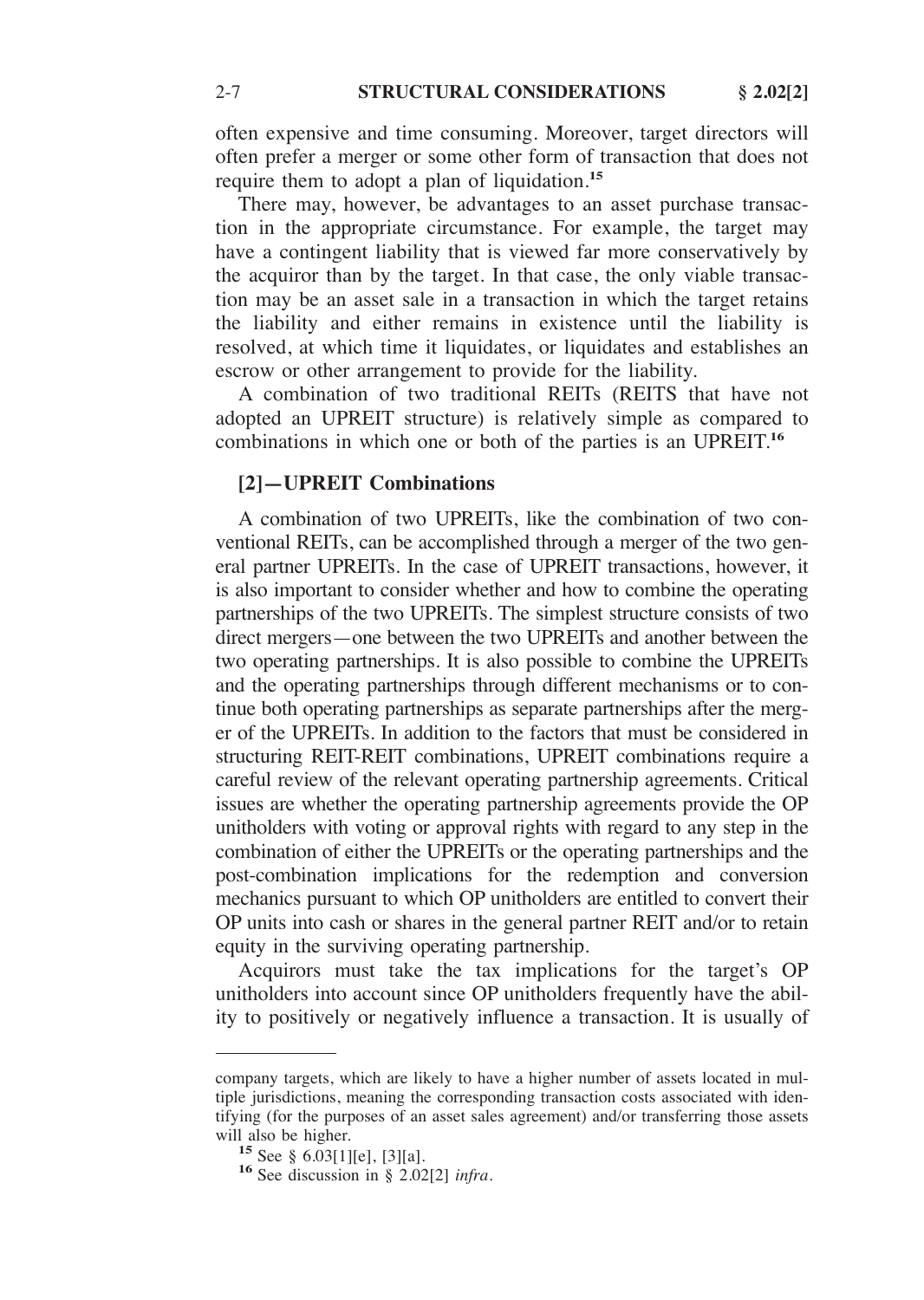critical importance to the OP unitholders that the combination not give rise to, or at least minimize (including via tax protection agreements), taxable income or gain; tax deferral most likely motivated them to take OP units instead of stock in the first place. Additionally, careful attention must be paid to any tax protection agreements that the target has in place since such agreements may influence the form of the transaction and may affect the acquiror's business plan for the target's assets post-acquisition. In transactions that trigger an OP unitholder vote or consent right, the potential adverse tax implications for OP unitholders will take on more importance. The potential conflicts that can arise because of the different tax positions and interests of the OP unitholders and the stockholders of the general partner REIT are discussed in Chapter 5.

Unless otherwise provided in the partnership agreement, business combination transactions between two operating partnerships will generally require some form of OP unitholder approval under the statutes governing their formation. For example, many UPREIT operating partnerships are limited partnerships formed under Delaware law, which provides that unless the limited partnership agreement (the operating partnership agreement) provides otherwise, mergers of limited partnerships must be approved by all general partners (generally only the REIT) and a majority of each class of limited partners (the OP unitholders).**<sup>17</sup>** A well-drafted OP agreement will contain provisions dealing with the approval, if any, needed for transfers of the general partner's interests, sale of all or substantially all of the OP's assets and other noncustomary transactions, so resort to the default rules of the relevant law should not be the usual route for guidance on these issues. In addition, the availability of appraisal rights often depends on whether the operating partnership agreement or the merger or consolidation agreement provides for such rights.**<sup>18</sup>**

Two UPREIT operating partnerships can sometimes also be combined by having the interests in one OP acquired by the other OP in exchange for cash and/or units. The viability of such a transaction will generally depend on whether the operating partnership agreement allows the necessary transfers of the general partner's OP units. In the absence of any provision governing the transferability of OP units in the operating partnership agreement, the default rule under Delaware law is that limited partners of limited partnerships can freely assign their economic interests in the limited partnership but not their rights or powers as partners,**<sup>19</sup>** and assignees can only become partners as provided for in the limited partnership agreement or if all of the partners

**<sup>17</sup>**6 Del. Code. Ann. § 17-211. **<sup>18</sup>**See 6 Del. Code. Ann. § 17-212.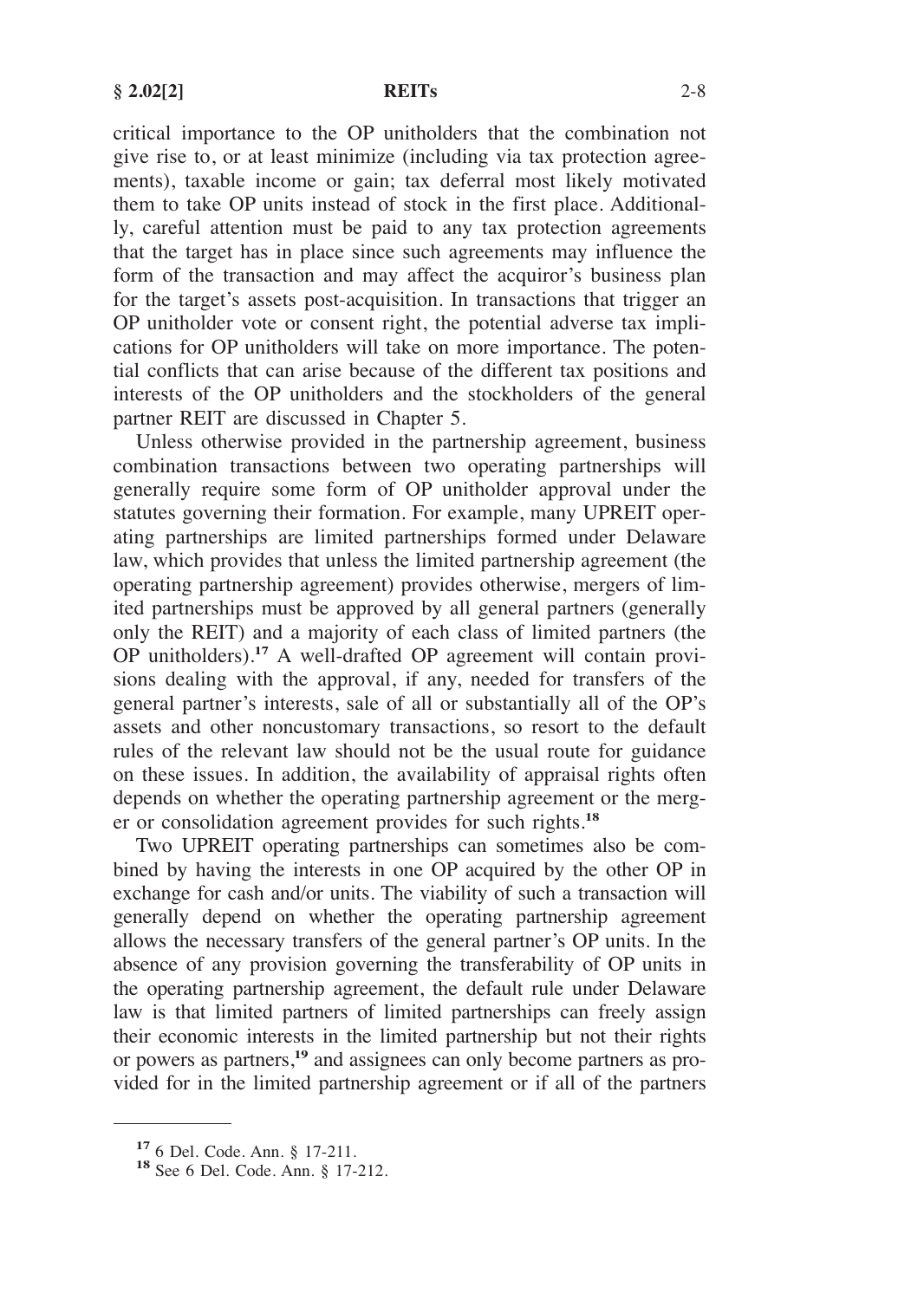consent.**<sup>20</sup>** In considering how best to combine two operating partnerships, in addition to careful examination of the relevant state law, careful examination of the operating partnership agreements is extremely important, as the provisions of these agreements may deviate significantly from the default rules. In any event, it is not always necessary to merge the operating partnerships and it may be satisfactory simply to have the acquiror become the sole general partner of the target OP and allow the limited partners of the target OP to continue as limited partners of the target OP.

Consideration of the effect of a merger on the general partner status of the REIT general partner of the operating partnership is important in the UPREIT business combination context. Under the Delaware Revised Uniform Limited Partnership Act, the assignment by a general partner of its interest in the limited partnership is listed explicitly as an event of withdrawal, unless the limited partnership agreement provides otherwise,**<sup>21</sup>** and a merger of a general partner with another entity may be deemed to be an assignment of its general partnership interest under certain circumstances.**<sup>22</sup>** Here, again, it is extremely important to examine the limited partnership agreements of the operating partnerships carefully since the provisions of these agreements may, and frequently do, deviate significantly from the default rules.

But see:

**<sup>19</sup>**6 Del. Code. Ann. § 17-702(a). According to the default rules in Delaware, limited and general partners of a Delaware limited partnership can freely assign the economic component of their limited partnership interest. See 6 Del. Ann. Code. § 17- 702(a)(4). However, "[a] partner ceases to be a partner and to have the power to exercise any rights or powers of a partner upon the assignment of all of his partnership interest." 6 Del. Ann. Code.  $\S$  17-702(a)(4). Additionally, the assignment by a general partner of its interest in the partnership is an event of withdrawal, and the withdrawal of a general partner may lead to the dissolution of the limited partnership under certain circumstances. 6 Del. Ann. Code. §§ 17-402, 17-702(a), 17-801. These default rules can be altered, however, through contrary provisions in the limited partnership agreement.<br> **20** 6 Del. Ann. Code. § 17-704(a).<br> **21** 6 Del. Ann. Code. §§ 17-402, 17-702(a).<br> **22** See, e.g.:

*Third Circuit:* In re Asian Yard Partners, 1995 WL 1781675, 6 (Bankr. D. Del. 1995) ("If the sale of stock of the corporate general partner results in a change in control of that corporation, then there has effectively been a transfer of the partner interest . . .").

*District of Columbia Circuit:* Nicolas M. Salgo Associates v. Continental Illinois Properties, 532 F. Supp. 279 (D.D.C. 1981) (holding that a third party's stock purchase of, followed by a merger with, a General Partner target violated the anti-assignment provisions of the limited partnership agreement and noting that "[s]ince the merger has effectively forced plaintiff to accept a new partner without his consent, it runs counter to [the policy of RUPLA].").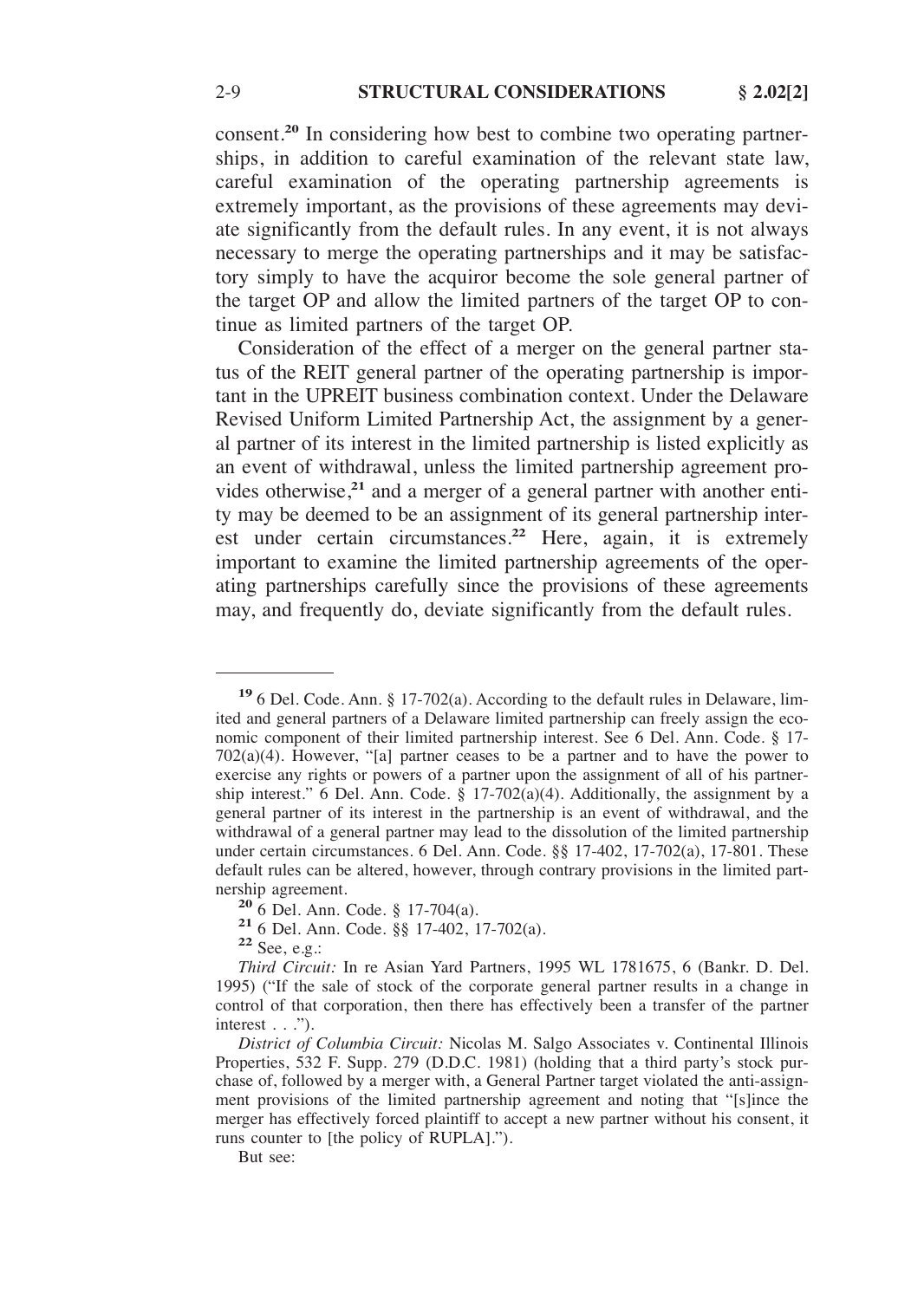**§ 2.02[3] REITs** 2-10

In light of the current and future tax costs to which OP unitholders are exposed in UPREIT combinations, either because of the structure of the transaction itself or because of the loss of control (actual or perceived) that sometimes results from the combination, many UPREIT combination transactions include the adoption of various tax protections designed to assuage the OP unitholders' concerns.**<sup>23</sup>**

# **[3]—Mismatch Combinations—Combining a REIT with an UPREIT or Non-REIT Real Estate Operating Company**

Combinations of traditional REITs with UPREITs share many of the complications and issues discussed above with regard to UPRE-IT-UPREIT combinations because of the presence of the operating partnership.**<sup>24</sup>** An additional complication can result, however, from a requirement in UPREIT operating partnership agreements that all of the UPREIT's assets be held by the operating partnership. This requirements helps maintain the economic equivalence of a share of stock with an OP unit. If such a requirement exists, the non-UPREIT party to the combination transaction will need to consider whether and how to transfer its assets down to operating partnership as well as the associated costs. Regardless of whether the combined entity is structured as an UPREIT (with all of its assets in the operating partnership) or a downREIT (with assets held at both the operating partnership and REIT levels), the operating partnership agreement will often need to be amended in order to fit the new circumstances and such amendment may itself trigger OP unitholder voting rights.

### **State Courts:**

<sup>23</sup> For a discussion of OP unitholder tax indemnities in the context of combination transactions see § 6.04[3] *infra*.

*Second Circuit:* In re Integrated Resources, Inc., Case No. 90-B-10411 (CB) WL 325414 (Bankr. S.D.N.Y. Oct. 22, 1990) (holding that the sale of 100% a corporate general partner's stock to a new parent did not violate the anti-transfer provisions in the partnership agreement).

*Delaware:* Star Cellular Telephone Company, Inc. v. Baton Rouge GSA, Inc., 19 Del. J. Corp. L. 875 (Del. Ch. 1993). (Holding that the merger of a wholly owned subsidiary general partner into another wholly owned subsidiary of the same parent did not violate the anti-assignment provision in the limited partnership agreement). According to the *Star Cellular* Court, "it may reasonably be concluded that where an antitransfer clause in a contract does not explicitly prohibit a transfer of property rights to a new entity by a merger, and where performance by the original contracting party is not a material condition and the transfer itself creates no unreasonable risks for the other contracting parties, the court should not presume that the parties intended to prohibit the merger." 19 Del. J. Corp. L. at 890, 891.

<sup>&</sup>lt;sup>24</sup> See § 2.02[2] *supra* for a discussion of UPREIT-UPREIT combinations.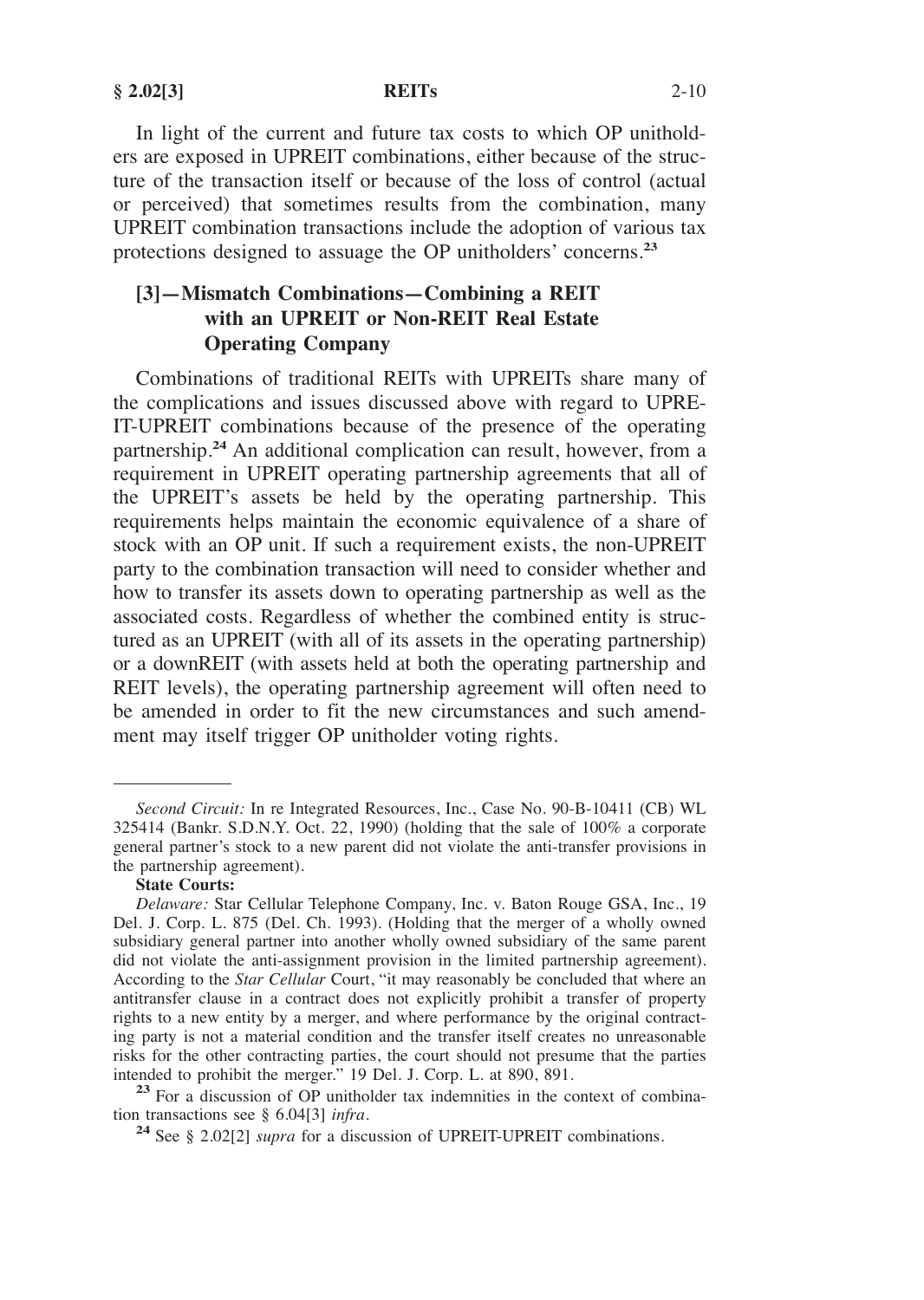# **§ 2.03 Unique Structural Considerations in REIT M&A Transactions**

## **[1]—Overview**

A REIT is a creature of the federal income tax law and, in general, any domestic corporation, trust, or association that meets the requirements for qualification imposed by the Code can elect to be taxed as a REIT.**<sup>1</sup>** Included in the tax law's requirements are restrictions that apply to ownership of the REIT's shares.**<sup>2</sup>** For example, a REIT must not be "closely held" and must have at least 100 shareholders.<sup>3</sup> These and other share ownership restrictions frequently cause complications in business combination transactions involving REITs. This occurs not only because maintaining REIT status throughout any transaction depends on continued compliance with the Code's ownership restriction provisions, but also because, in order to assure compliance with such provisions, a REIT will often include provisions in its charter imposing limitations on share ownership. The ownership limits contained in a REIT's charter are usually "enforced" through an "excess share provision."**<sup>4</sup>** Any acquisition of REIT shares or other corporate transaction involving a REIT, especially "hostile" acquisitions, must take careful account of the ownership limitations and excess share provisions because, as described below, the consequences of a violation can be significant.**<sup>5</sup>**

**<sup>1</sup>**In general, a corporation, trust, or association may qualify as a REIT if: (1) it is managed by one or more trustees or directors; (2) its beneficial ownership is evidenced by transferable shares or transferable certificates of beneficial interest; (3) it would be taxable as a domestic corporation but for its taxation as a REIT; (4) it is neither a financial institution nor insurance company; (5) it is owned by at least 100 persons; (6) it is not "closely held," i.e., no more than 50% of the value of its stock may be owned by five or fewer "individual" shareholders at any time during the last half of its taxable year; (7) it elects (or continues in effect a preexisting election) to be taxed as a REIT; and (8) it satisfies the detailed asset and income tests contained in Code Section 856(c). See IRC § 856(a); 26 U.S.C. § 856(a). In addition, in order to be taxed as a REIT, an entity must also meet the distribution requirement contained in Section  $857(a)(1)$  of the Code and must not have any undistributed earnings or profits accumulated in years when the entity was not a REIT. See IRC  $\S$  857(a)(1) and (2); 26 U.S.C.  $\S$  857(a)(1) and (2).

 $^{2}$  See, e.g., IRC § 856(a)(5), 26 U.S.C. § 856(a)(5) (requiring that a REIT be owned by at least 100 persons) and IRC  $\S$  856(a)(6), 26 U.S.C.  $\S$  856(a)(6) (requiring that a REIT not be "closely held," i.e., that no more than 50% of the value of its stock be owned by five or fewer shareholders at any time during the last half of its taxable year). **3** See § 6.01 *infra*. **<sup>4</sup>**See § 7.02 *infra*. **<sup>5</sup>***Id.*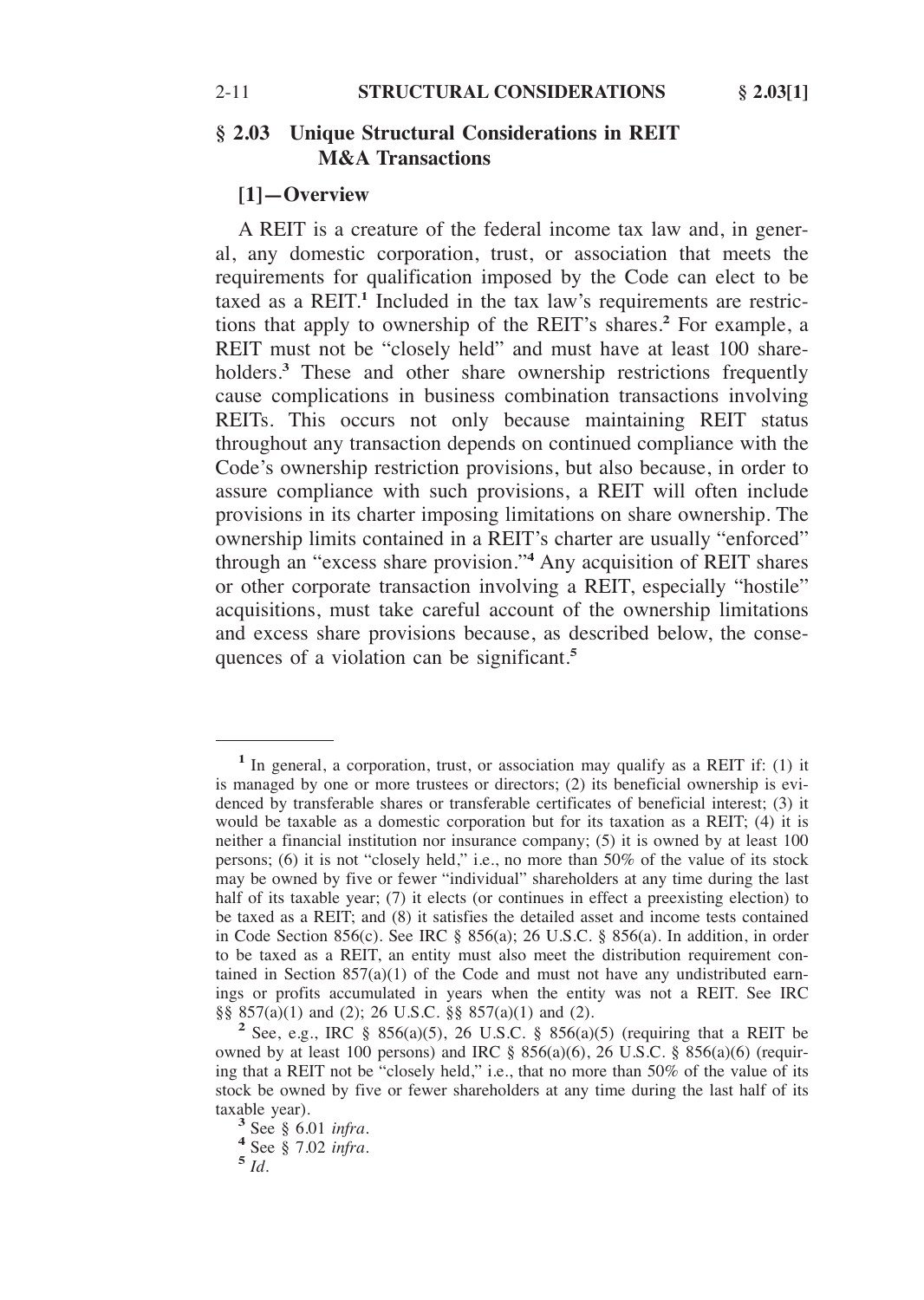While the ownership limitations and excess share provisions apply with equal force to friendly transactions, potential acquirors contemplating an unsolicited "hostile" bid view these provisions as a significant takeover defense. This is because a hostile acquiror, unlike a welcome suitor, cannot avoid the ownership limitations by negotiating with the target REIT to effect either a merger transaction between the two companies or an amendment to the ownership limitations in the target REIT's charter. Instead, the hostile acquiror must take its offer directly to the REIT's shareholders, which it will commonly do through a public bear hug letter or the commencement of a cash tender or exchange offer. The purchase of shares in a tender offer in an amount exceeding the ownership limit contained in the target REIT's charter, however, will trigger the excess share provision, also contained in the target REIT's charter, effectively preventing the acquiror from acquiring shares in excess of the ownership limit. For this reason the ownership limitations in the target REITs charter must be addressed upfront and the restrictions overcome for such an offer to succeed.

The use and effectiveness of limitations on share ownership coupled with "excess share provisions" to defend against a hostile offer are discussed in Section 7.02.**<sup>6</sup>** Indeed, given the universal presence of such provisions in REIT charters, they are properly viewed as the most common advance takeover defense utilized by REITs.**<sup>7</sup>** In addition, it is important that an acquiror determine as early as possible whether (1) the target REIT has any technical violation of the REIT qualification requirements so that the impact and tax cost of any such technical noncompliance can be evaluated and (2) the target or the target OP has any indemnity obligations to OP unitholders that will increase the acquiror's cost for the transaction or post-acquisition transactions. The presence of such contingent tax liabilities, if significant, can also impede and complicate a REIT acquisition.**<sup>8</sup>**

This Chapter describes the potential impact on acquisition transactions of the common ownership limitations found in REIT charters, the workings of a typical excess share provision and some tax-related problems that may arise as an acquisition transaction progresses.

## **[2]—A REIT Cannot Be Closely Held—The Five/Fifty Rule**

Ownership limitations designed to prevent a REIT from being closely held in violation of Code Section 856(a)(6) are typically

**<sup>6</sup>***Id.* **<sup>7</sup>***Id.* **<sup>8</sup>**For examples of transactions that were complicated when the discovery of inadvertent technical violations of the Code's REIT qualification requirements uncovered unexpected tax liabilities, see § 2.10 *infra.*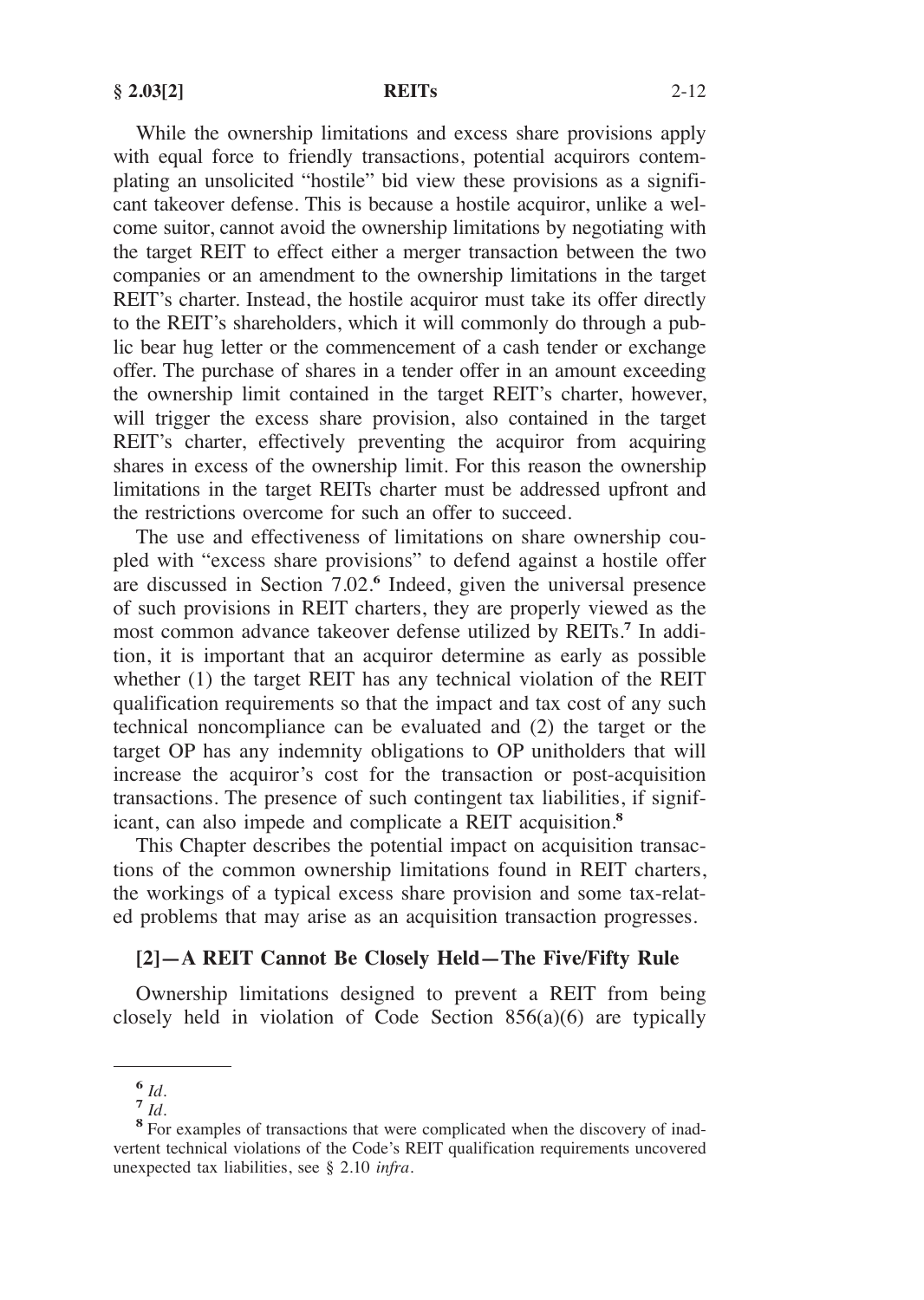adopted as part of a REIT's articles of incorporation and usually restrict the number/value of shares that any shareholder can own to 9.9% or some lesser percentage.**<sup>9</sup>** The ostensible purpose of such provisions is to ensure compliance with the so-called "five/fifty rule" of the Code, which prohibits five or fewer individuals from owning in the aggregate in excess of 50% of the value of the shares of a REIT during the last half of the REIT's taxable year.**<sup>10</sup>** In the case of REITs in which a founding individual owns (or upon the exchange of OP units for stock of the REIT would own) more than 10% of the stock, the ownership limit for other shareholders is typically set at a lower percentage, so as to ensure compliance with the five/fifty rule even after taking into account the founder's interest.**<sup>11</sup>** Under a typical provision, any purported transfer of shares that, if effective, would result in ownership of the REIT's shares in excess of the 9.9% or lower ownership limit is void *ab initio* and the subject shares become "excess shares" that are transferred to a trust for the benefit of a charity.**<sup>12</sup>** As a result, the purported acquiror obtains no voting rights, has no right to receive dividends on the excess shares and does not benefit economically from an appreciation in the shares' value, but bears the risk of diminution in the shares' value.**<sup>13</sup>**

**<sup>9</sup>**See Lowy, "Real Estate Investment Trusts," in *REITS*: *1999 Strategies for Financing and Growth in a Challenging Market,* No. B0-00HQ pp.87, 102-103 (1137 PLI/Corp. Law and Practice Sept.-Oct. 1999) ("As a result of the 5/50 rule, the articles of many REITs prohibit any shareholder from owning more than  $10\%$  (or more often, in order to provide a margin for error, 9.8%) of the shares.").

<sup>&</sup>lt;sup>10</sup> The "five/fifty rule" is one of the REIT qualification requirements of Section 856(a) of the Code. See IRC § 856(a)(6) and (h)(1)(A); 26 U.S.C. § 856(a)(6) and (h)(1)(A) (excluding from the definition of REIT entities which are closely held pursuant to the stock ownership provisions of Code Section  $542(a)(2)$ ).

<sup>&</sup>lt;sup>11</sup> See Lowy, N. 9 *supra*, at p.103 ("In some REIT's that are created by converting existing partnerships or corporations which have owners that own significant percentages of the outstanding interests, the ownership limitation for other shareholders may be as low as  $2\%$ .").

<sup>&</sup>lt;sup>12</sup> For a more detailed discussion, see § 7.02 *infra*. <sup>13</sup> The consequences that usually flow from the conversion of shares to excess shares are described in § 7.02 *infra*. As described more fully there, the trustee of the excess shares trust is usually required to sell the excess shares and distribute to the purported acquiror the lesser of the net sale proceeds or the purported acquiror's cost for the shares. Dividends and any increases in value are paid to the trust's designated charity. Through this mechanism, the purported acquiror receives no economic or voting benefit from its purchase. See generally: Priv. Ltr. Rul. 9627017 (Apr. 5, 1996) (discussing the workings and tax implications of excess shares trusts); Priv. Ltr. Rul. 9621032 (Feb. 26, 1996) (same); Priv. Ltr. Rul. 9534022 (May 31, 1995) (same). See also, Fass, *Real Estate Investment Trusts Handbook* § 4:8 (2004) (discussing other issues raised by excess shares trusts).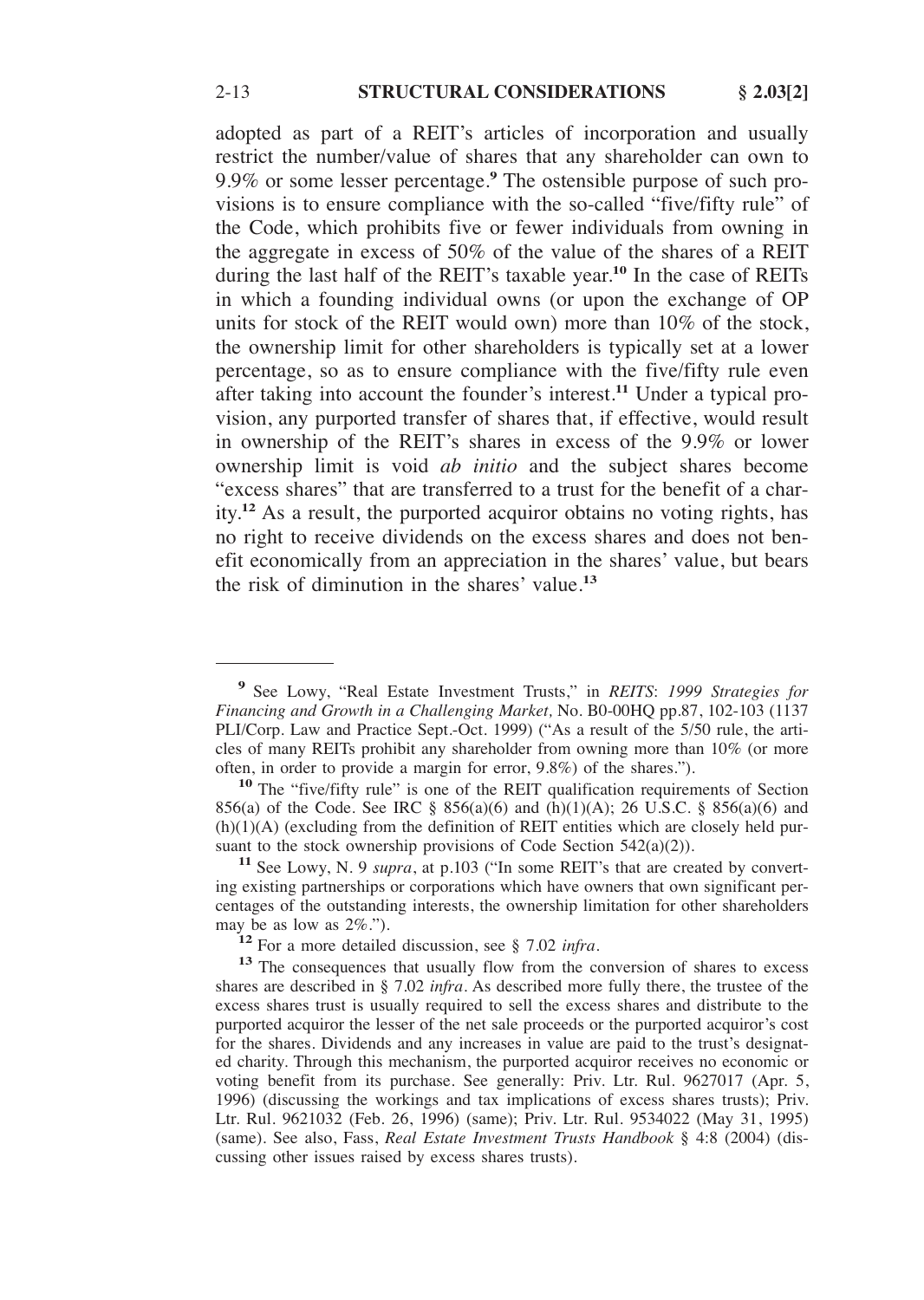Importantly, as a pure tax matter, the five/fifty rule operates on a "look through" basis, so that only individuals**<sup>14</sup>**—not corporations, partnerships or other entities—are restricted in their ownership of a REIT's shares.<sup>15</sup> The tax rule "looks through" entities and focuses instead on the individuals who own the entities and, subject to detailed rules, treats such individuals as owning the REIT stock owned by the entity.**<sup>16</sup>**

The key to the effectiveness of the excess share provisions as a takeover defense is that they typically do not incorporate the "look through" mechanism of the five/fifty rule. Instead, the provisions are usually worded so as to restrict any entity from acquiring in excess of the stated maximum percentage of shares. Thus, the typical excess share provision would thwart a hostile acquisition of a REIT because a publicly owned acquiror, even though not an individual, would be prevented from acquiring more than the maximum stated number of shares, regardless of whether, under the tax laws, such an acquisition would threaten the target's REIT status because of the Code's look through provisions.**<sup>17</sup>**

Recognizing the broad applicability of "excess share" provisions, a REIT's charter provisions typically grant the REIT's board of directors the discretion to waive the limitation with respect to particular

U.S.C. § 544(a)(2), (3), and (b). **17** Indeed, some REITs' ownership restrictions go farther still by applying their ownership limits to "groups" as defined under Section 13(d)(3) of the Securities Exchange Act of 1934. See 15 U.S.C. § 78m(d)(3). Section 13(d)(3) of the Act defines a "group" as "two or more persons act[ing] as a partnership, limited partnership, syndicate, or other group for the purpose of acquiring, holding, or disposing of securities of an issuer." *Id*.

<sup>&</sup>lt;sup>14</sup> For purposes of the five/fifty rule, certain organizations, in addition to natural persons, are considered "individuals." See IRC §§ 542(a)(2) and 856(h)(1)(A); 26 U.S.C. §§ 542(a)(2) and 856(h)(1)(A).<br><sup>15</sup> The "look-through" mechanism is incorporated into the five/fifty rule through

the application of Section 544(a)(1) of the Code, which provides that "[s]tock owned, directly or indirectly, by or for a corporation, partnership, estate, or trust shall be considered as being owned proportionately by its shareholders, partners, or beneficia-<br>ries." IRC § 544(a)(1); 26 U.S.C. § 544(a)(1).

<sup>&</sup>lt;sup>16</sup> In addition to the "look-through" mechanism, the five/fifty rule generally applies the attribution rules of Code Section 544 in determining whether an individual will be considered as constructively owning stock that the individual does not actually own; however, the five/fifty rule modifies the provisions of Code Section 544 to waive partner attribution. See IRC § 856(h)(1)(B); 26 U.S.C. § 856(h)(1)(B). Accordingly, an individual is treated as owning any stock that is owned by his brothers and sisters (whether by whole or half blood), spouse, ancestors and lineal descendants, and any person that has an option to acquire stock will be treated as if he owns such stock (convertible securities, whether or not convertible during the taxable year, may also be considered as outstanding stock). See IRC  $\S$  544(a)(2), (3), and (b); 26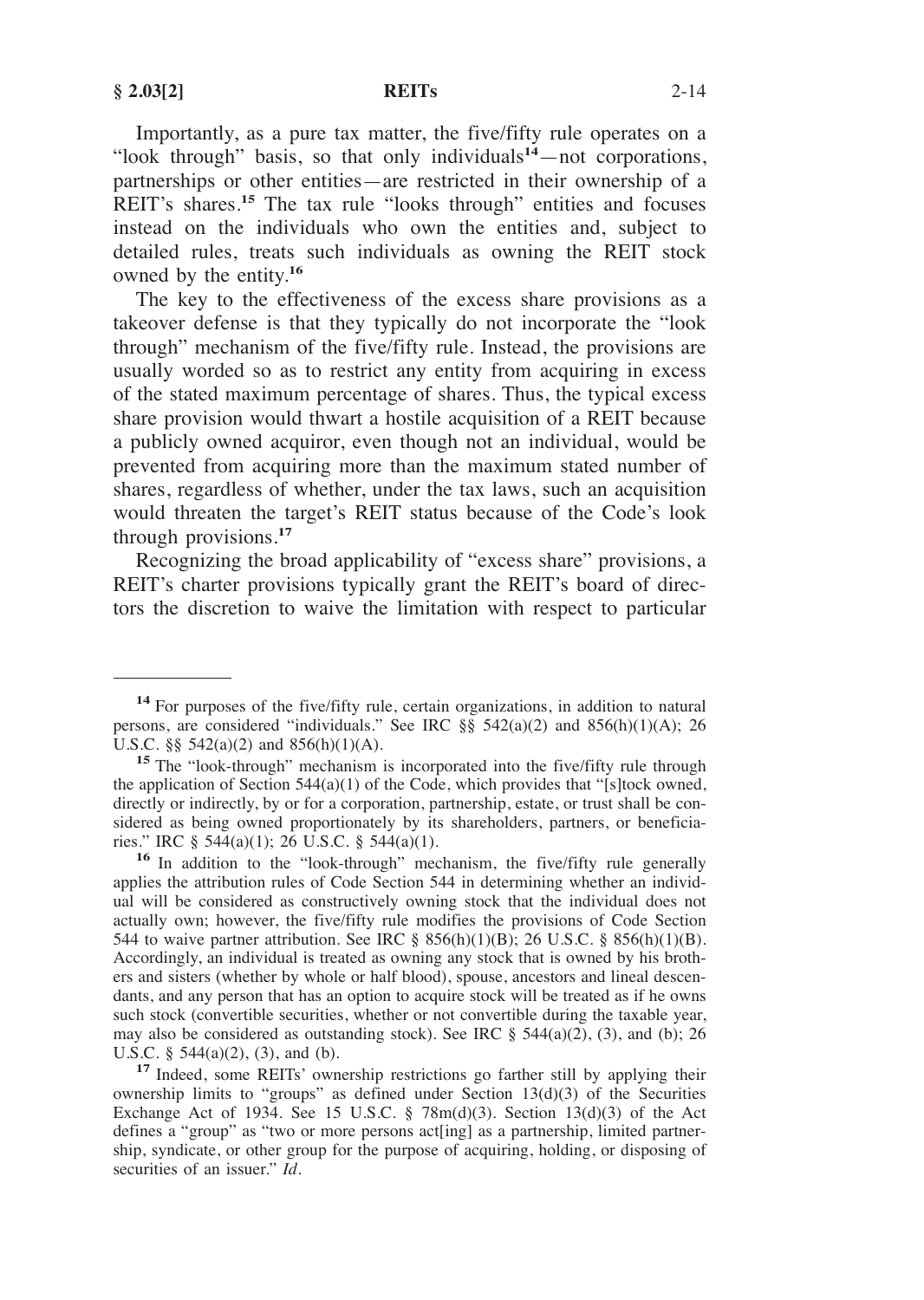acquirors if the board is satisfied (through an opinion of counsel or a ruling from the Internal Revenue Service, for example) that the acquiror is not an individual for purposes of Code Section 542(a)(2) (i.e., that the acquiror is a corporation, partnership, estate, trust or any other non-"individual" as to whom the five/fifty rule's look through would apply) and the board obtains such representations and undertakings from the acquiror as it deems reasonably necessary to ascertain that no individual's beneficial ownership of stock through the acquiror will violate the ownership limit. Frequently, the board's discretion is limited so that it cannot waive the ownership limitation to permit ownership in excess of a stated maximum amount (e.g., 10- 15%);**<sup>18</sup>** and as a result, a hostile acquiror is unable to pressure the board into waiving the restriction and permitting the acquiror to acquire enough shares to gain control of the REIT.

In light of the anti-takeover effect of excess share provisions, a hostile acquiror that commences a tender or exchange offer will typically seek to have the provision waived, set aside or nullified as a condition to its offer.**<sup>19</sup>** The viability and effectiveness of ownership limitations and excess share provisions as a takeover defense and how they compare to shareholder rights plans (A/K/A "poison pills" or simply as "pills") in the context of hostile REIT transactions is examined in Section 7.04.**<sup>20</sup>** The answer, in short, is that unlike poison pills, excess share ownership limitations are largely untested as takeover defenses, and may not prove to be as effective as pills.**<sup>21</sup>**

## **[3]—Beneficial Ownership**

Ownership limitations designed to prevent a REIT from violating the five/fifty rule are usually drafted by prohibiting "Beneficial Ownership" of shares in excess of the specified percentage. A defined term like Beneficial Ownership is generally used since the five/fifty rule is applied not only by counting shares directly owned by an individual, but also by treating an individual as owning shares "owned" (including in certain cases shares treated as owned under the tax rules) by the individual's family**<sup>22</sup>** and by certain entities in which the individual has

**<sup>18</sup>**See Appendix D *infra*, Sample Charter with Excess Share Provision, Article VI,

Section 4.<br>
<sup>19</sup> See § 6.02 (M&A Tax Considerations) notes 49-51[will probably change when the editor reformats the footnotes] and accompanying text.

<sup>&</sup>lt;sup>20</sup> See § 7.04 *infra*. <br><sup>21</sup> See § 7.04[2] *infra*. <br><sup>22</sup> For this purpose, the term "family" means an individual's brothers and sisters (whether by whole or half blood), spouse, ancestors and lineal descendants. IRC § 544(a)(2); 26 U.S.C. § 544(a)(2).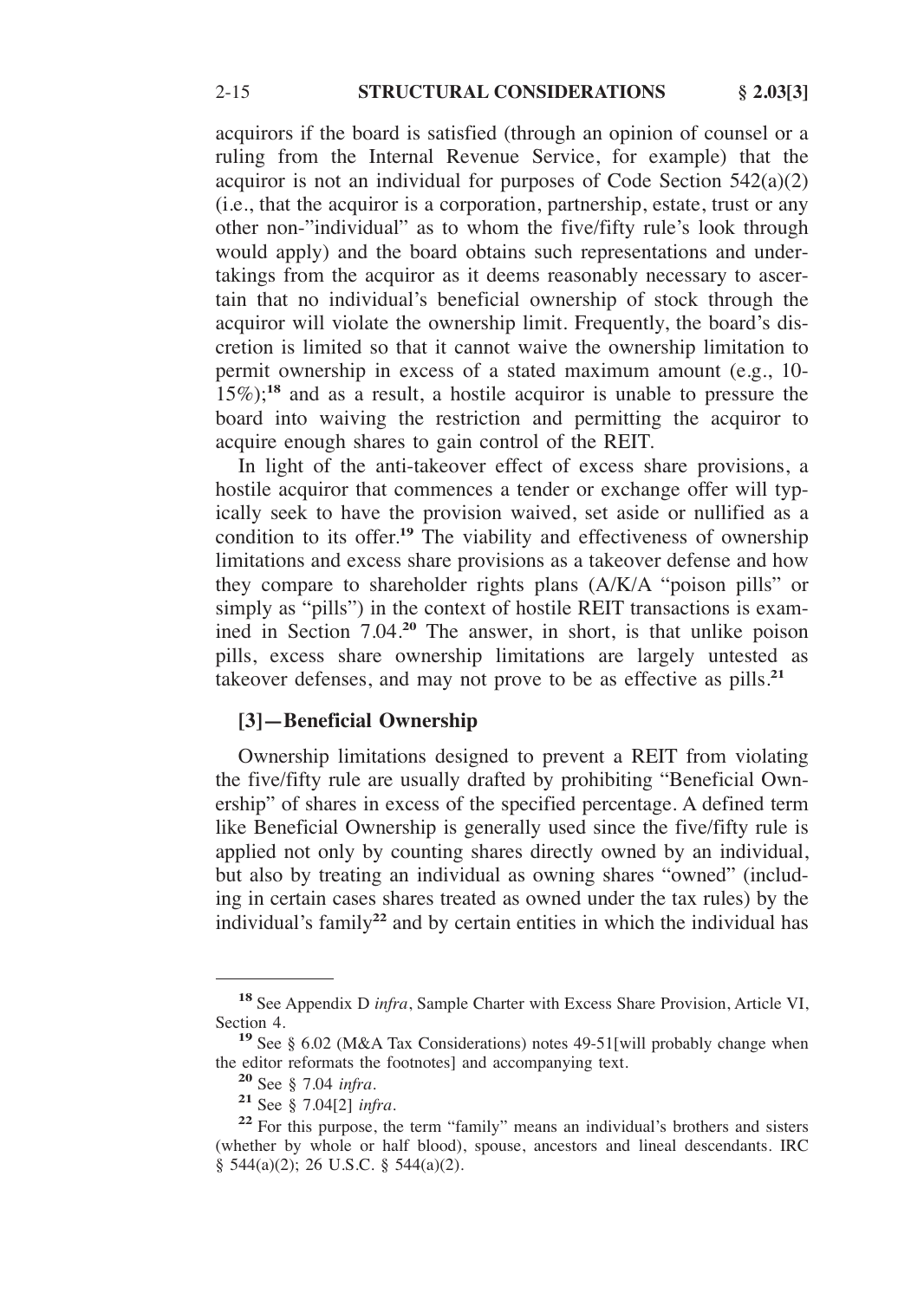a direct or indirect interest. The tax rules concerning such "beneficial ownership" are very complex and very broad, and so those rules are usually incorporated into the defined term by reference to the applicable Code Section. Readers of REIT charters are accustomed to seeing the term Beneficial Ownership of a REIT's shares defined as including shares owned directly and shares owned as a result of Code Section 544, as modified by Code Section  $856(h)(1)(B)^{23}$  In some cases, a REIT's charter may define Beneficial Ownership more broadly than the Code requirements by including provisions that result in a person owning shares owned by members of a so-called 13(d) group.

### **[4]—A REIT Must Be Owned by 100 or More Persons**

Not only will an entity fail to qualify as a REIT for federal income tax purposes if its shares are "closely held" in violation of the five/fifty rule described above,**<sup>24</sup>** it will also fail to qualify as a REIT if its shares are owned by fewer than 100 persons.**<sup>25</sup>** A person**<sup>26</sup>** seeking to acquire a significant or controlling block of REIT shares must also consider charter provisions the REIT has adopted to prevent share accumulations that could result in its shares becoming held by fewer than 100 shareholders.**<sup>27</sup>**

In contrast to the five/fifty rule, the 100 shareholder requirement is not a significant impediment to share accumulations primarily for two reasons. First, a REIT need only pass the 100 shareholder test during 335 days out of a twelve-month tax year.**<sup>28</sup>** Second, every shareholder,

**<sup>23</sup>**See Appendix D *infra*, Sample Charter with Excess Share Provision, Article VI,

<sup>24</sup> See § 2.03[2] *supra*.<br>
<sup>25</sup> See IRC § 856(a)(5); 26 U.S.C. § 856(a)(5).<br>
<sup>26</sup> As used herein, unless otherwise noted, the term "person" means a person as defined in Code Section 7701(a)(1), which includes "an individual, a trust, estate, partnership, association, company or corporation." IRC § 7701(a)(1); 26 U.S.C. § 7701(a)(1).

<sup>&</sup>lt;sup>27</sup> Treasury Regulation Section 1.856-1(d)(2) states that charter or bylaw provisions that permit the directors to refuse to transfer shares if the directors believe in good faith that the transfer would cause the loss of REIT status do not render the REIT's shares nontransferable in violation of Section 856(a)(2) of the Code. See Treas. Reg. § 1.856-1(d)(2); 26 C.F.R. § 1.856-1(d)(2). See also, IRC § 856(a)(2); 26 U.S.C. § 856(a)(2). This Regulation has been applied to typical excess share provisions in a number of private letter rulings. See, e.g.: Priv. Ltr. Rul. 200052037 (Oct. 2, 2000); Priv. Ltr. Rul. 9627017 (Apr. 5, 1996); Priv. Ltr. Rul. 9621032 (Feb. 26, 1996); Priv. Ltr. Rul. 9552047 (Sept. 29, 1995); Priv. Ltr. Rul. 9534022 (May. 31, 1995). The issue of whether the use of very expensive ownership limitations can cause a REIT's shares to be considered nontransferable in violation of Section 856(a)(2) of the Code is considered in § 2.03[7] *infra*.

**<sup>28</sup>** See IRC § 856(b); 26 U.S.C. § 856(b).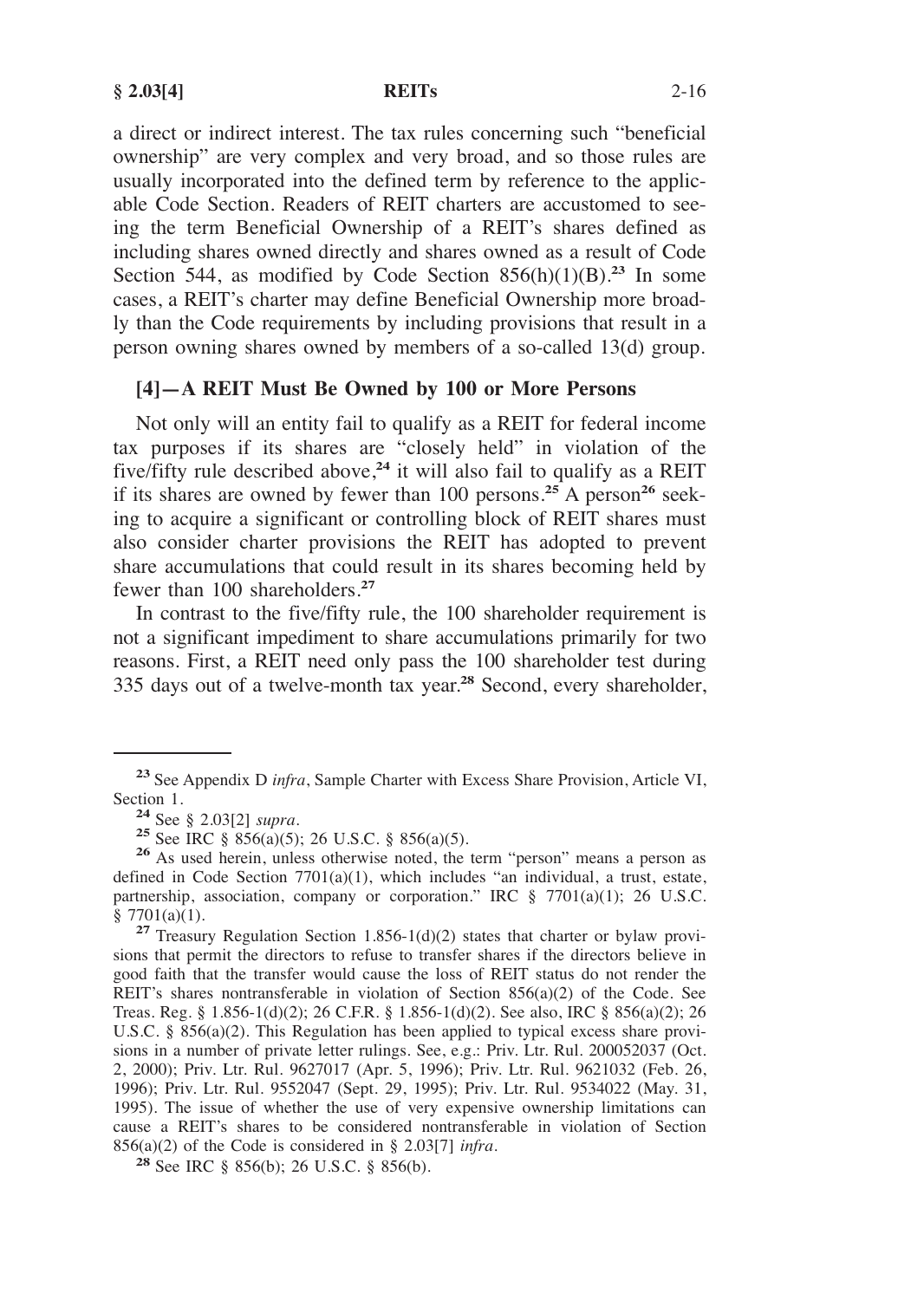including a shareholder who owns only a small amount of nonvoting stock, counts toward the 100 shareholder minimum.**<sup>29</sup>** An acquiror of a REIT, therefore, typically has a period of time in which it can place a small number of shares with third parties (often employees of the acquiror or charities) and thereby satisfy the 100 shareholder requirement. Additionally, careful planning can generally solve problems raised by charter provisions preventing accumulations that would result in the REIT not satisfying the 100 shareholders requirement. It remains important, however, that the existence of such a charter provision not be overlooked.

# **[5]—Charter Restrictions that Preserve a REIT's Status as a "Domestically Controlled REIT"**

Another form of ownership restriction sometimes found in REIT charters prohibits ownership transfers that would cause the REIT to fail to qualify as a "domestically controlled REIT" within the meaning of Code Section 897(h)(4)(B).**<sup>30</sup>** "Domestically controlled" status carries particular significance for non-U.S. shareholders because it exempts gains on sales of such a REIT's shares from the rigors of the Foreign Investment in Real Property Tax Act of 1980 (FIRPTA).**<sup>31</sup>** A REIT is domestically controlled if, at all times during the preceding five years, less than 50% of the value of its stock was held "directly or indirectly" by foreign persons.**<sup>32</sup>**

FIRPTA treats the gain or loss of a nonresident alien or a foreign corporation from the disposition of a "United States real property interest<sup>"</sup> (USRPI) as effectively connected to a U.S. trade or business,<sup>33</sup> and hence subject to U.S. income tax.**<sup>34</sup>** In addition, transfer*ees* who acquire USRPIs from a foreign person are generally required to collect a FIRP-TA withholding tax of up to 10% of the *amount realized* on the sale.**<sup>35</sup>**

**<sup>29</sup>**See, e.g., Priv. Ltr. Rul. 8342016 (July 13, 1983). The Internal Revenue Service, pending further study, is apparently no longer issuing rulings that a shareholder whose ownership interest in the REIT is nominal counts as a shareholder for the 100 shareholder requirement. The 100 shareholder requirement, nevertheless, is not difficult to satisfy, and there is no support in the Code or the Regulations for ignoring nominal unrestricted share ownership by a *bona fide* shareholder.<br> **30** See IRC § 897(h)(4)(B); 26 U.S.C. § 897(h)(4)(B).<br> **31** Pub. L. No. 96-499, 94 Stat. 2599 (1980). See also, IRC § 1445; 26 USC

<sup>§ 1445.&</sup>lt;br><sup>32</sup> See IRC § 897(h)(4)(B); 26 U.S.C. § 897(h)(4)(B).<br><sup>33</sup> See IRC § 897(a); 26 U.S.C. § 897(a).<br><sup>34</sup> See: IRC § 871(b); 26 U.S.C. § 871(b) (imposing U.S. income tax liability on nonresident aliens for "effectively connected" income) and IRC § 882(a); 26 U.S.C. § 882(a) (same for foreign corporations).

<sup>&</sup>lt;sup>35</sup> See IRC § 1445(a); 26 U.S.C. § 1445(a). Any tax withheld under Section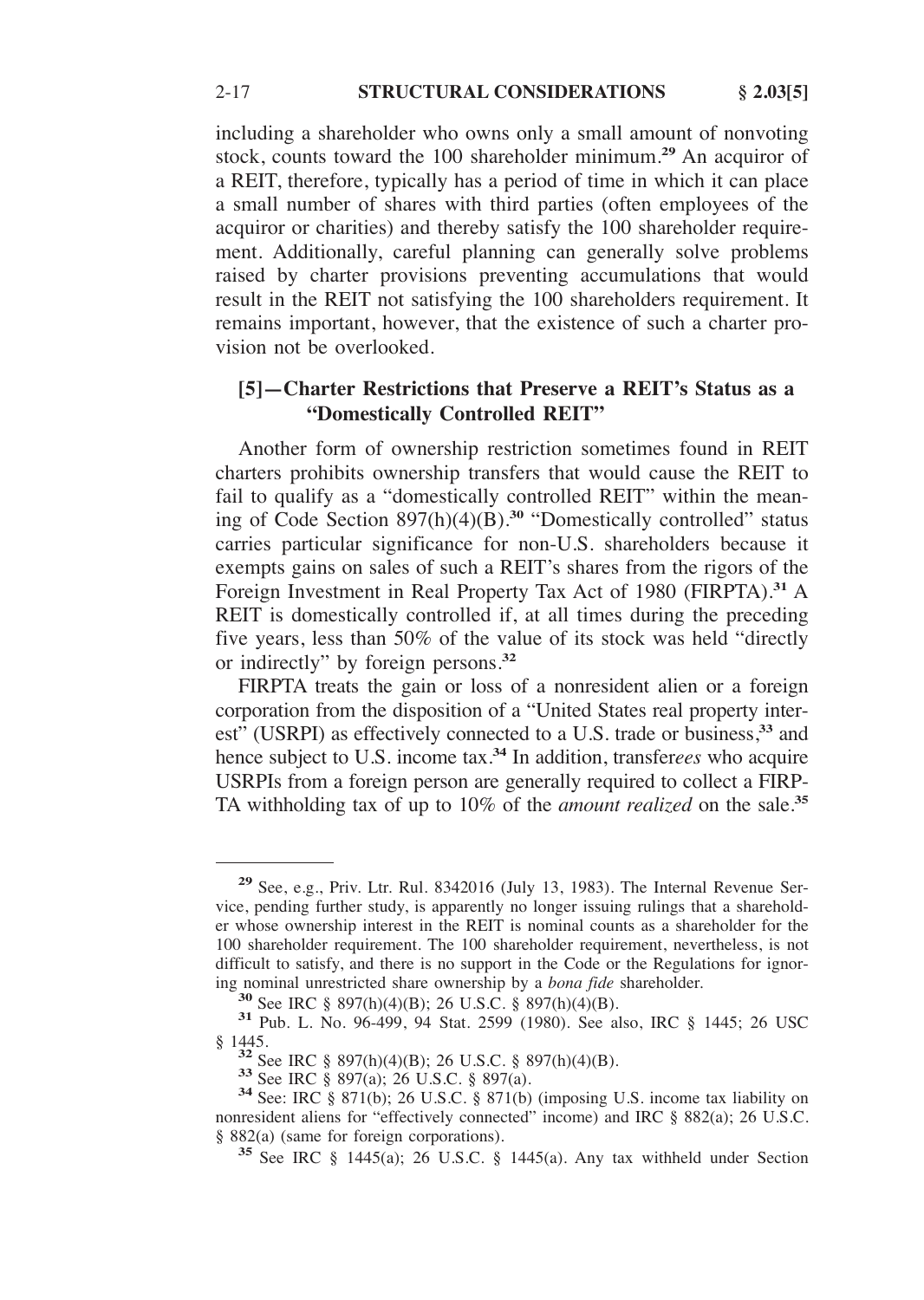Because USRPIs include interests in corporations 50% of whose assets by fair market value consist of USRPIs (U.S. real property holding corporations or USRPHCs),<sup>36</sup> REIT shares would potentially lie within FIRPTA's scope. The Act, however, expressly excepts domestically controlled REITs from its coverage.**<sup>37</sup>** Sales of stock of a domestically controlled REIT by a foreign person are therefore not subject to U.S. income tax or FIRPTA withholding.**<sup>38</sup>** As a result, foreign investors who seek to invest in U.S. real estate**<sup>39</sup>** gain important tax advantages by indirectly investing in such real estate through domestically controlled REITs. Because of their different focus, charter provisions designed to preserve a REIT's domestically controlled status can apply and void a share acquisition that does not otherwise exceed the REIT's general ownership limitations.

Given the importance of domestically controlled status to foreign investors who contemplate making significant investments in REITs, it is often necessary to determine the percentage of a REIT's stock

also, Treas. Reg. §§ 1.1445-2(c)(1), 1.897-1(c)(2)(i); 26 C.F.R. §§ 1.1445-2(c)(1), 1.897-1(c)(2)(i).

<sup>1445(</sup>a) of the Code is credited against the amount of income tax due from the foreign transferor. See Treas. Reg. § 1.1445-1(f)(1); 26 C.F.R. § 1.1445-1(f)(1). Note that there is generally no withholding obligation on the acquisition of stock of a domestic corporation that is regularly traded on an established securities market. IRC §1445(b)(6), 26 U.S.C. § 1445(b)(6); Treas. Reg. § 1.1445-2(c)(2), 26 C.F.R. § 1.1445-2(c)(2).

<sup>&</sup>lt;sup>36</sup> See IRC § 897(c)(1)(A)(ii) and (c)(2); 26 U.S.C. § 897(c)(1)(A)(ii) and (c)(2). <sup>37</sup> See IRC § 897(h)(2); 26 U.S.C. § 897(h)(2). There are two other important exceptions. Stock of a REIT that is regularly traded on an established securities market is only treated as a USRPI in the hands of an investor that held more than 5% of such class of stock at some time during the preceding five-year period. See IRC § 897(c)(3); 26 U.S.C. § 897(c)(3). In addition, since a USRPI does not include an interest solely as a creditor, a so-called mortgage REIT may not be a USRPHC. See IRC § 897(c)(1)(A)(ii) and (i)(3); 26 U.S.C. § 897(c)(A)(ii) and (i)(3). See generally, IRC § 897(c); 26 U.S.C. § 897(c). Accordingly, interests in a mortgage REIT may also escape USRPI status. **38** See: IRC §§ 897(h)(2) and 1445(a); 26 U.S.C. §§ 897(h)(2) and 1445(a). See

<sup>&</sup>lt;sup>39</sup> A not insignificant investment clientele: "Approximately 5 to 10 percent of the common shares of the largest institutionally favored U.S. REITs are held by foreign investors . . . ." Parsons, "REITs and Institutional Investors," in *Real Estate Investment Trusts* 413, 422 (Garrigan and Parsons eds. 1998). Moreover, changes in the law may increase foreign ownership of REITs by eliminating some of the circumstances in which foreigners may be subject to federal income tax under the FIRPTA rules. As a result of the American Jobs Creation Act, Pub. L. No. 108-357,118 Stat. 1418 (2004), generally distributions to a foreign REIT shareholder that are attributable to gains by a REIT on its sale of U.S. real property will no longer be subject to FIRPTA if the distribution is made on the REIT's class of stock that is publicly traded and the recipient foreign shareholder owns 5% or less of that class of stock. See IRC § 897(h)(1); 26 U.S.C. § 897(h)(1). See also, Edwards and Bernstein, "REITs Improved," 21 Tax Manag. Real Estate J. 31 (Feb. 2, 2005).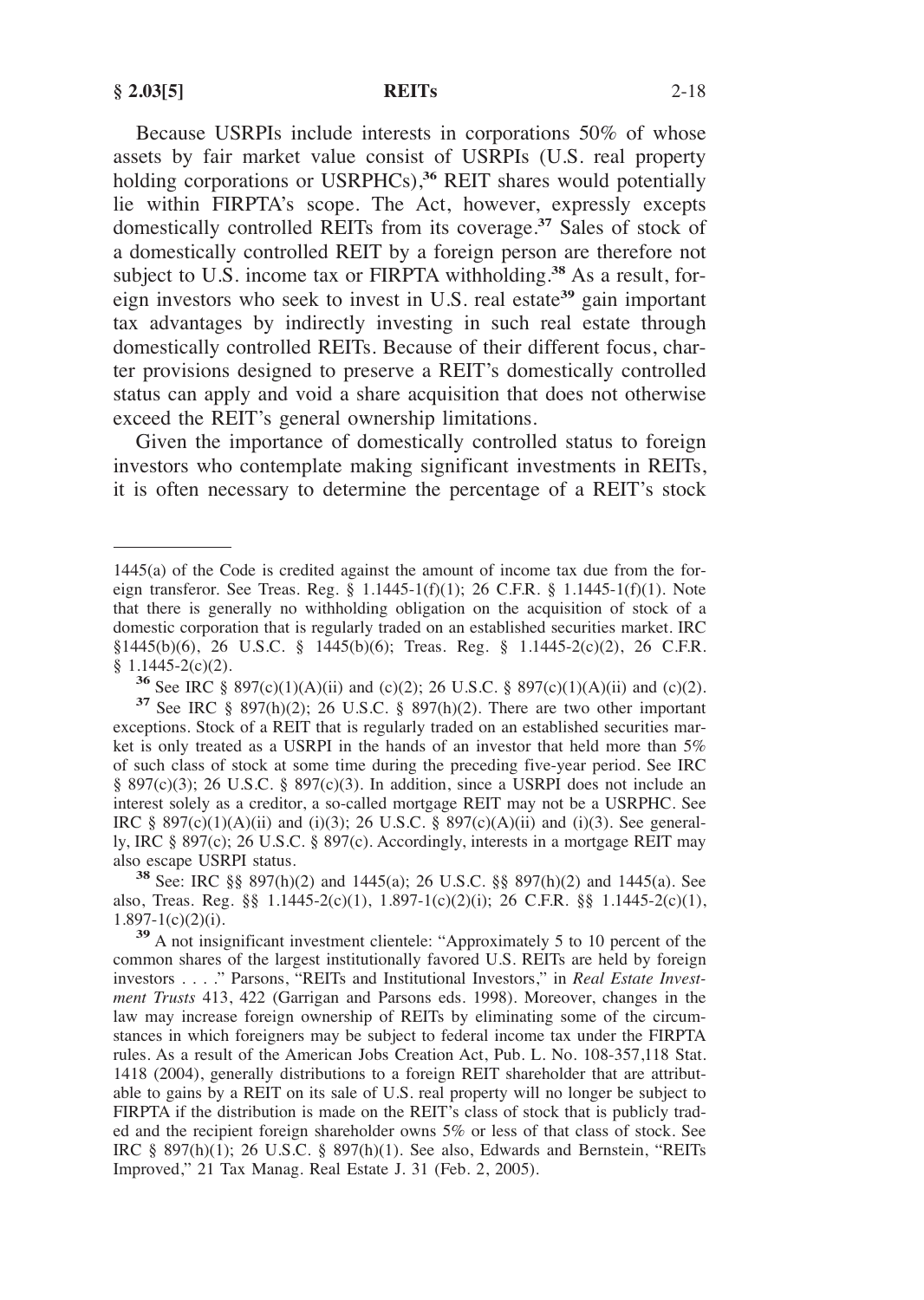owned by foreign persons.**<sup>40</sup>** However, even when the facts are known, interpretive issues arise over whether particular shares are or were "held directly or indirectly" by a foreign person.**<sup>41</sup>** The following example illustrates the problem of indirect holdings:

## **Example**

Assume that a real estate investment trust organized in Maryland (U.S. REIT) has a charter provision that voids transfers to the extent that such transfers would cause the REIT to lose its status as a domestically controlled REIT. Assume that widely held foreign corporation (FC) directly owns 44% by value of U.S. REIT and that a Delaware corporation (DC) that is wholly owned by foreign individual A (FI-A) has as its sole asset 5% by value of the stock of U.S. REIT. Foreign individual B (FI-B) wishes to acquire 5% by value of the stock of U.S. REIT. Assuming that no other foreign person owns a direct or indirect interest in U.S. REIT, will the acquisition by FI-B cause U.S. REIT to cease being domestically controlled and will U.S. REIT's charter cause all or part of FI-B's purported acquisition of U.S. REIT shares to be void?

The answers depend on whether FI-A holds "indirectly" the U.S. REIT shares that are directly owned by FI-A's wholly owned corporation (DC). Unfortunately, the Code does not define when stock is held indirectly by a foreign person for purposes of determining whether a REIT is domestically controlled,<sup>42</sup> and the tax law in general provides no clear answer as to when stock is treated as being held or owned "indirectly."**<sup>43</sup>** What then is the meaning of stock held indirectly for purposes of Section 897(h)?

The Regulations under Section 897 simply repeat the Code's definition of "domestically controlled" without defining "indirect ownership,"

**<sup>40</sup>**Indeed, under certain circumstances, a domestic corporation must, upon request from a foreign person owning an interest in it, inform such owner whether the inter-<br>est constitutes a USRPI. See Treas. Reg.  $\S$  1.897-2(h); 26 C.F.R.  $\S$  1.897-2(h).

<sup>&</sup>lt;sup>41</sup> Code Section 897(h)(4)(B) refers to shares that are directly and indirectly "held" and not to shares that are directly and indirectly "owned." In this instance, the difference does not appear to be substantive. See IRC § 897(h)(4)(B); 26 U.S.C.  $§$  897(h)(4)(B).

**<sup>42</sup>**See *id.* Since the attribution rules of Code Section 318 are not expressly made applicable to the determination of whether a REIT is domestically controlled, they do not apply. See IRC § 318(a); 26 U.S.C. § 318(a).

**<sup>43</sup>** See Jackel and Dance, "Indirect Ownership Through a Partnership: What Does It Mean?," 96 Tax Notes Today 3-37 (1996) (discussing rulings in which the Service has found indirect ownership by attribution despite the lack of any expressly applicable constructive ownership provision of the Code).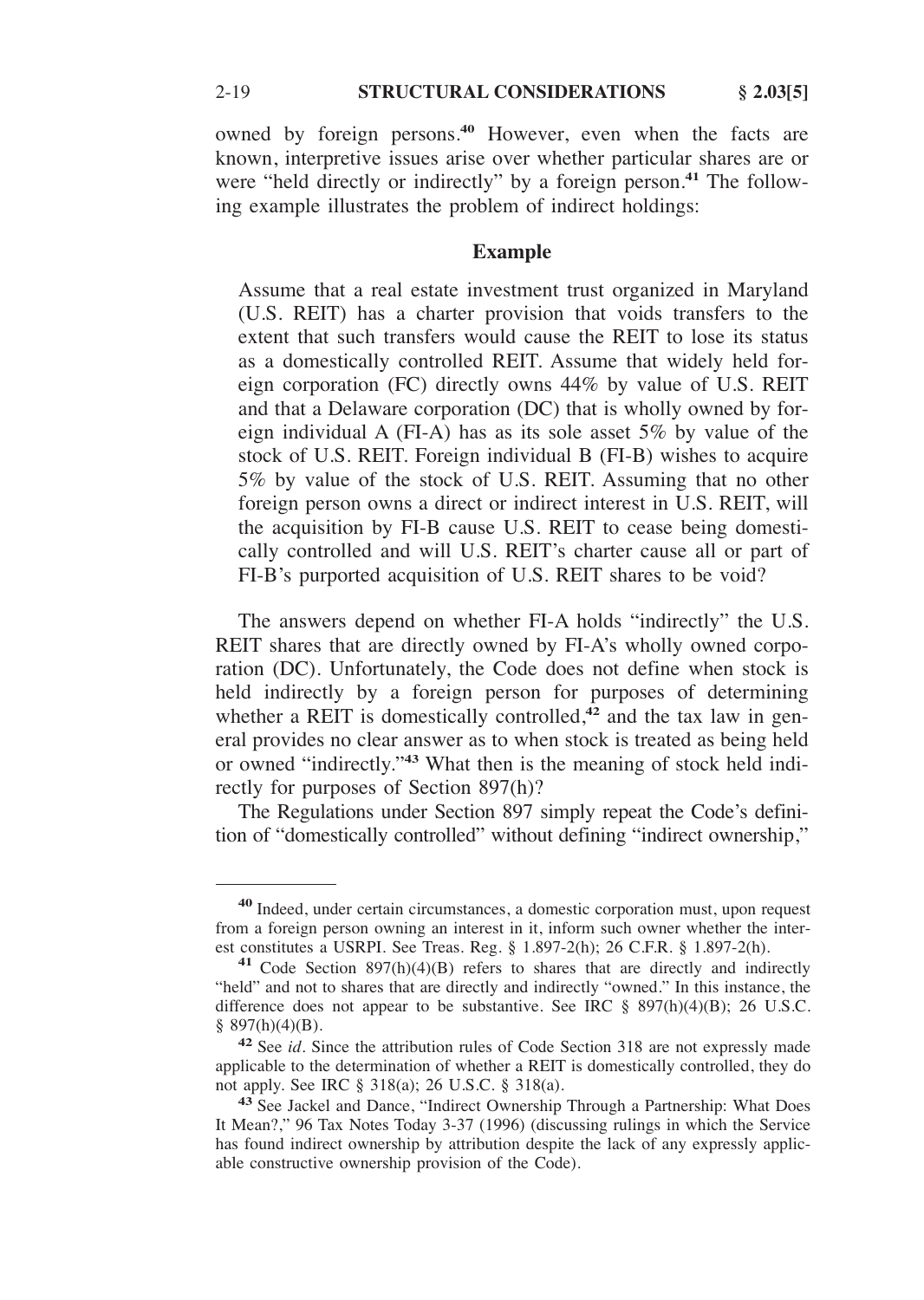but the Regulations add the following: "[f]or purposes of this determination the actual owners of stock, as determined under § 1.857-8, must be taken into account."**<sup>44</sup>** Treasury Regulation Section 1.857- 8(b) provides that the "actual owner of stock of a real estate investment trust is the person who is required to include in gross income in his return the dividend received on the stock."**<sup>45</sup>** Accordingly, the reference to Treasury Regulation Section 1.857-8 is highly suggestive that for purposes of Section 897(h), indirect holders are those holders who would be considered "actual owners" under Treasury Regulation Section 1.857-8.**<sup>46</sup>**

Pursuant to Treasury Regulation Section 1.857-8, DC in our example is the actual owner of U.S. REIT stock. The conclusion that DC is the actual owner of the U.S. REIT stock does not necessarily mean that FI-A does not hold indirectly through DC the U.S. REIT stock which is actually owned by DC. The fact that the Code generally resorts to specific constructive ownership rules to attribute a corporate entity's ownership to its shareholders, however, supports the view that indirect ownership does not generally look through corporations,**<sup>47</sup>** although the meaning under general tax rules of the term "indirect," as applied to ownership, is unclear.**<sup>48</sup>** While there would seem to be no clear policy reason to treat a foreign person as holding indirectly interests in a REIT owned by a domestic corporation that is fully subject to U.S. taxation, the language of Code Section 897 is not as clear as it could be in this regard. Indeed, the policy behind the decision to treat domestically controlled REITs differently at all is obscure.**<sup>49</sup>**

"'Actual stock ownership' is referred to in various provisions of §318 as stock owned 'directly or indirectly,' i.e., stock titled in the name of the owner (direct ownership) or held by an agent (indirect ownership). 'Indirect ownership,' therefore, does not mean ownership by attribution . . . otherwise, reattribution would occur by virtue of this phrase in all cases and not by virtue of  $\S318(a)(5)$ , which provides reattribution in most, but not all, cases."

Bittker and Eustice, *Federal Income Taxation of Corporations and Shareholders* **J** 9.02[1] at 9-13 & n.41 (7th ed. 2002).

<sup>48</sup> See Jackel and Dance, N. 43 *supra*, at 95-96. <sup>49</sup> While it may be possible for direct and indirect foreign holders to cause the REIT to elect or to forgo an election under Code Section 857(b)(3)(C) to treat part of a distribution as capital gain, the ability to control the election concerning the character of the distribution is not likely to be of significant benefit to foreign shareholders under FIRPTA. See IRC § 857(b)(3)(C); 26 U.S.C. § 857(b)(3)(C). Code Section 897(h)(1) treats distributions to a REIT's foreign shareholders as gain recognized by

<sup>44</sup> Treas. Reg. § 1.897-1(c)(2)(i); 26 C.F.R. § 1.897-1(c)(2)(i).<br>45 Treas. Reg. § 1.857-8(b); 26 C.F.R. § 1.857-8(b).<br>46 See Treas. Reg. § 1.857-8; 26 C.F.R. § 1.857-8.<br>47 Professors Bittker and Eustice, in commenting on "direct," and "indirect" ownership in the context of Section 318 of the Code, explain: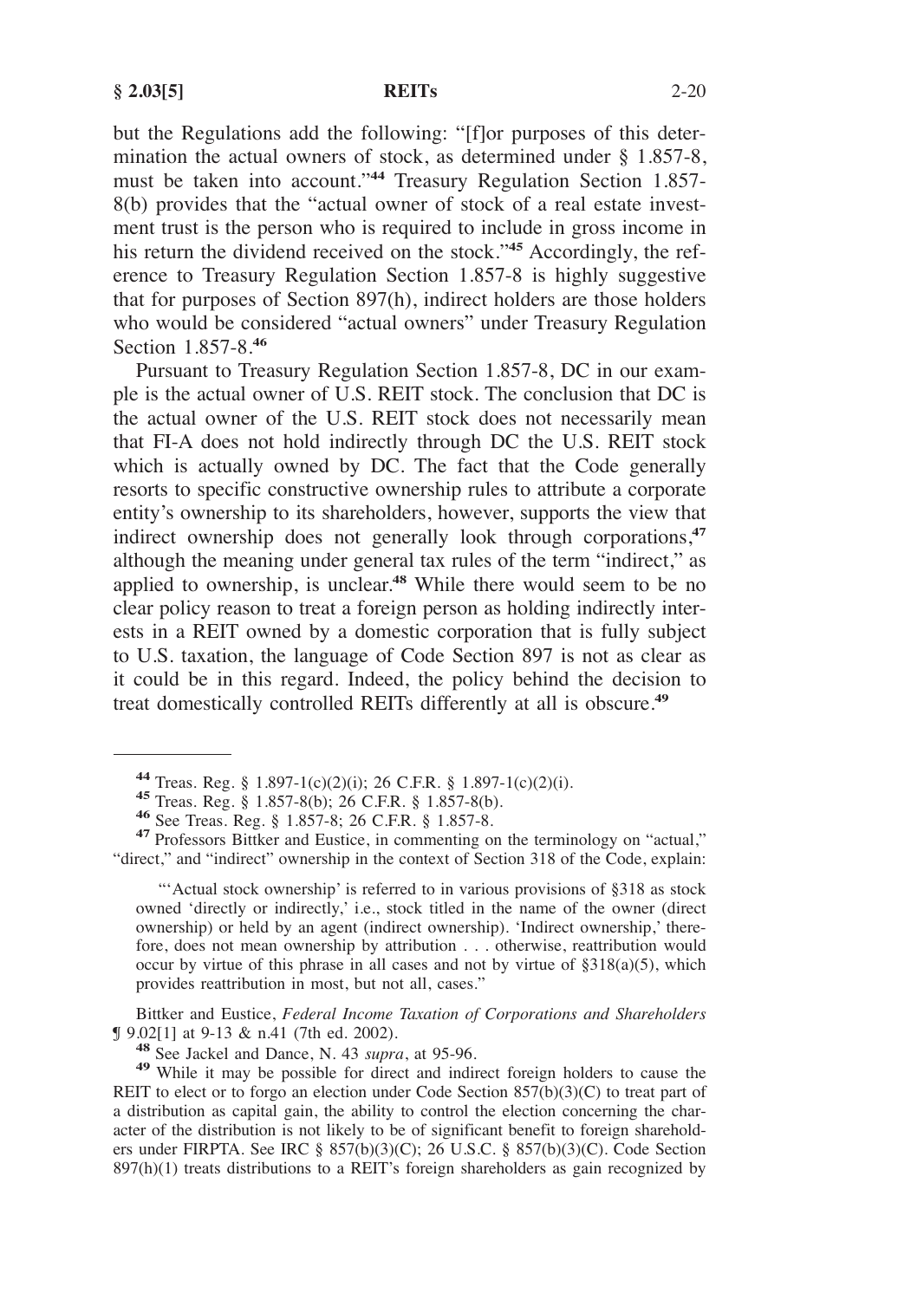Going back to the example, FI-B should be able to purchase 5% of U.S. REIT stock without causing U.S. REIT to lose its status as a domestically controlled REIT.**<sup>50</sup>** Admittedly, however, faith in this conclusion likely has more to do with the lack of any clear policy reason to find otherwise than with the strength of the textual analysis.**<sup>51</sup>** Ideally, the Service should clarify the meaning of "indirectly" as used

The legislative history of FIRPTA provides little guidance on this issue. In what may be a clue, the U.S. House of Representatives reported its concerns that under prior law a foreign investor actually engaged in a U.S. real estate business could avoid U.S. capital gains taxes by selling property on an installment basis so as to receive income in a later year in which the gain would not be effectively connected with a U.S. trade or business, or through like-kind exchanges of U.S. real property for foreign real property. See H.R. Rep. No. 96-1167, 96th Cong., 2d Sess. at 509- 510 (1980). Although the only House or Senate report that expressly mentions the domestically control REIT exception does not comment on its rationale, it might be speculated that Congress believed these types of manipulations to be less likely in the case of domestically controlled REITs. See H.R. Conf. Rep. No. 96-1479, 96th Cong., 2d Sess. (1980).

**<sup>50</sup>** Although the answer should be the same, a "harder" case would involve a foreign 49% owner of a REIT that creates a wholly owned domestic subsidiary exclusively to hold an additional 2% interest in that REIT.

the shareholder on the sale or exchange of a USRPI to the extent the distribution is attributable to the REIT's gain on sales or exchanges of USRPIs, apparently without regard as to whether the REIT elects to treat the distribution as capital gain dividend. See IRC § 897(h)(1); 26 U.S.C. § 897(h)(1). Moreover, as a result of the Taxpayer Relief Act of 1997 (Pub. L. No. 105-34, 111 Stat 788), a REIT may retain capital gain proceeds but must pay a REIT-level tax and pass through a tax credit to its shareholders under Section 857(b)(3)(D). See IRC § 857(b)(3)(D); 26 U.S.C. § 857(b)(3)(D). Thus, it does not appear that foreign persons can dispose of USRPIs through a nondomestically controlled REIT without incurring U.S. income tax liability either directly, upon receipt of distributions attributable to gain on dispositions of USRPIs, or indirectly, by way of a REIT-level capital gains tax.

**<sup>51</sup>** Lesser problems with the meaning of direct and indirect ownership arise under Code Section 856(d) in connection with the calculation of "rents from real property." See IRC § 856(d); 26 U.S.C. § 856(d). The term "rents from real property" does not include amounts received by the REIT from any person if the REIT owns, "directly or indirectly," 10% or more of the total combined voting power or of the total value of all shares of all classes of such person. See IRC  $\S 856(d)(2)(B)(i)$ ; 26 U.S.C. §  $856(d)(2)(B)(i)$ . For this purpose, the constructive ownership rules of Code Section 318 are expressly made applicable, with certain modifications, to determinations of share ownership. See IRC § 856(d)(5); 26 U.S.C. § 856(d)(5). See also, IRC § 318; 26 U.S.C. § 318. Although the use of language calling for both constructive ownership and indirect ownership suggests that the terms are not coextensive, the Regulations under Section 856(d) strongly suggest otherwise. Indeed, Treasury Regulation Section 1.856-4(b)(7) provides that for purposes of Section  $856(d)(2)$  (relating to rents received from related tenants) and Section 856(d)(3) (relating to the determination of whether a person is an independent contractor) "direct or indirect" ownership is determined using the rules of Section 318. See Treas. Reg. § 1.856-  $4(b)(7)$ ; 26 C.F.R. § 1.856-4(b)(7). No similar provision is contained in the Regulations under Section 897.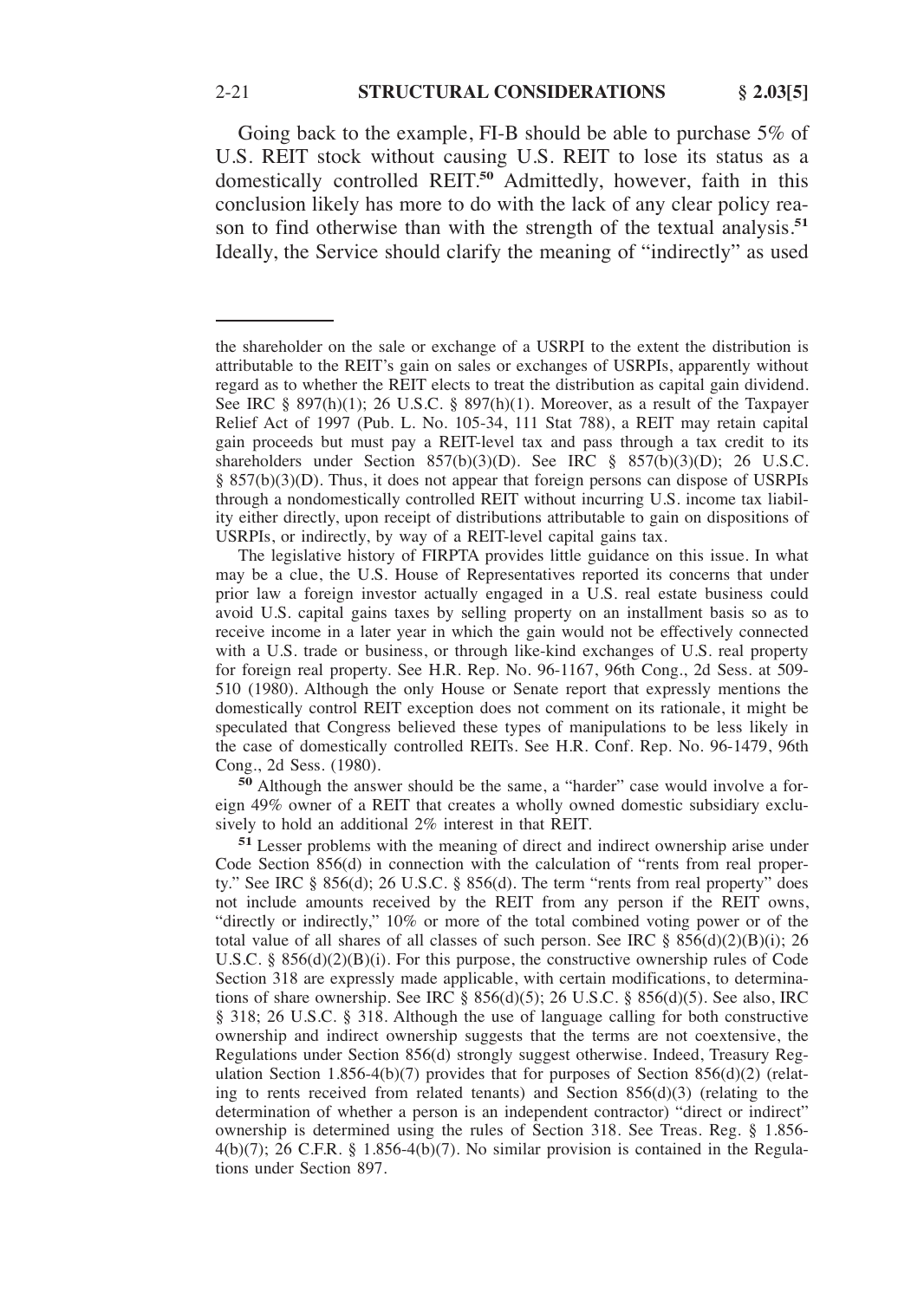in Section 897(h) as well as in other sections, because the concept of indirect ownership permeates the Code and Regulations and lacks any consistent, clearly articulated meaning.**<sup>52</sup>**

# **[6]—Charter Restrictions that Prevent Related Tenant Rent Income**

A REIT's charter may also contain provisions that limit an acquiror's ability to acquire the REIT's shares if the acquisition would result in "related tenant rent."**<sup>53</sup>** Qualification as a REIT requires ongoing compliance with certain income and assets tests.**<sup>54</sup>** The applicable income tests require, among other matters, a REIT's income to consist almost entirely of real estate related items of income, such as "rents from real property" as defined in Code Section 856(d), and other forms of passive income.**<sup>55</sup>** Not all rental income qualifies as rents from real property. Code Section  $856(d)(2)(B)$  provides generally that rents from real property do not include any amount received directly or indirectly from certain related tenants—roughly speaking, tenants 10% or more of whose vote or value is actually or constructively owned by the REIT.**<sup>56</sup>** However, the

**<sup>52</sup>**Code Section 269 uses the term "indirectly" in a manner similar to that of Section 897(h), but Section 269 serves a very special purpose. *Compare*, IRC § 897(h), 26 U.S.C. § 897(h) *with* IRC § 269, 26 U.S.C. § 897(h). Section 269 generally allows the Service to disallow, *inter alia*, net operating loss carryovers if a person acquires "directly or indirectly" control of a corporation for the purpose of avoiding tax, where control is defined as the ownership of stock possessing at least 50% of the voting power or value of all classes of stock. See IRC § 269(a); 26 U.S.C. § 269(a). The fact that in Section 269(a) the term "indirectly" modifies "acquires," a verb, should not make a substantive difference. In 1980, the Service ruled that the attribution rules of Code Section 318 did not apply to Section 269, but indicated, without citation of authority, that a corporation that owned 45% of a holding company indirectly owned 45% of each of the holding company's subsidiaries. See Rev. Rul. 80- 46, 1980-1 C.B. 62. Based on Revenue Ruling 80-46, the Service, at least for purposes of Section 269, views the acquisition of the stock of a parent company as an indirect acquisition of the stock of its direct subsidiaries. See Rev. Rul. 80-64.

<sup>&</sup>lt;sup>53</sup> See IRC § 856(d)(2)(B); 26 U.S.C. § 856(d)(2)(B).<br><sup>54</sup> See IRC § 856(c); 26 U.S.C. § 856(c). See discussion in § 6.01 *infra*.<br><sup>55</sup> *Id*.<br><sup>56</sup> A tenant is related to the REIT if the REIT owns, directly or indirectly,

<sup>(1)</sup> stock of such tenant possessing 10% or more of the total combined voting power of all classes of stock entitled to vote, (2) 10% or more of the total value of shares of all classes of stock of such tenant, or (3) if the tenant is not a corporation, an interest of 10% or more in the assets or net profits of such tenant. See IRC § 856(d)(2)(B); 26 U.S.C. § 856(d)(2)(B). Because the determination of the amount of stock owned by the REIT takes into account the constructive ownership rules of Code Section 318, the REIT is treated as owning (among other shares) the stock owned by an owner of 10% or more of the REIT's stock. See IRC §§ 318(a) and 856(d)(5); 26 U.S.C. §§ 318(a) and 856(d)(5).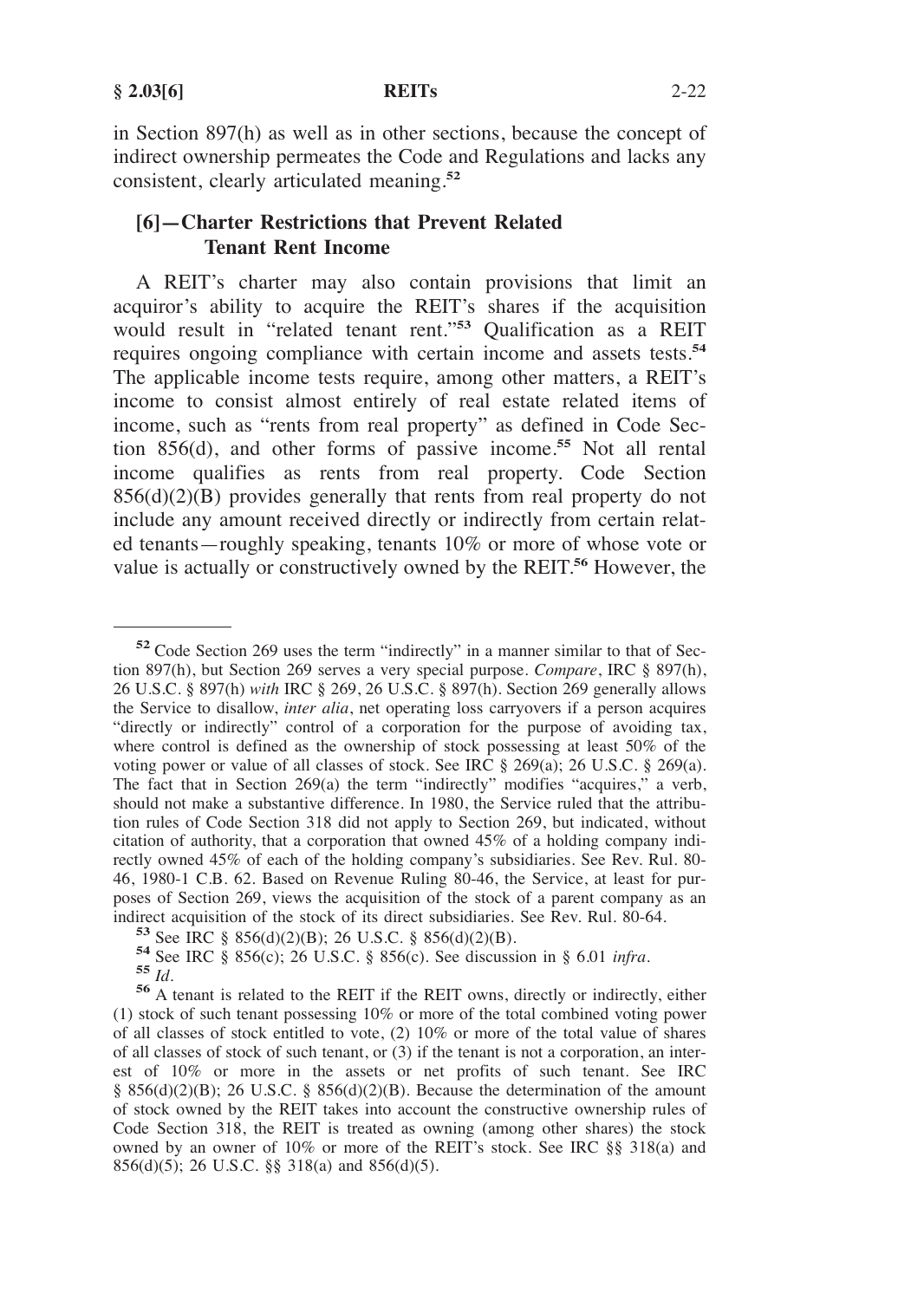1999 Tax Relief Act**<sup>57</sup>** amended Code Section 856(d)(2)(B) by adding an exception that permits a REIT to include as "rents from real property" any rental income received from a related "taxable REIT subsidiary"**<sup>58</sup>** that meets specified requirements.**<sup>59</sup>**

Unwittingly receiving related tenant income is a distinct possibility, for in determining the ownership of stock, assets or net profits of a tenant, the constructive ownership rules of Code Section 318 apply with greatly expanded reach.**<sup>60</sup>** Code Section 856(d)(5) replaces Section 318's 50% ownership threshold for attribution to and from corporations with a much lower 10% trigger.**<sup>61</sup>** Moreover, the Regulations under Section 856 indicate that related tenant income includes rents received indirectly from subtenants, thus further complicating the task of monitoring compliance with the rule.**<sup>62</sup>**

While the Code is silent as to whether the necessary ownership must be present at the time the rent is accrued or at the time the rent is received, the Regulations provide that rent from real property "does not include any amounts received or accrued, directly or indirectly, from any person in which the real estate investment trust owns, *at any time during the taxable year*, the specified percentage or number of shares of stock (or interest in the assets or net profits) of that person."**<sup>63</sup>** Read literally, even if the relationship is established on the first day of the twelfth month of a REIT's tax year, the rent received by the REIT during the prior eleven months of the year and before

**<sup>61</sup>** See IRC § 856(d)(5); 26 U.S.C. § 856(d)(5). Because the constructive ownership rules of Code Section 318 are quite different from those of Section 544 that apply for purposes of the five/fifty rule, an acquiror may accumulate the requisite 10% ownership for purposes of the related tenant rules without exceeding a numerically smaller general share ownership limitation that uses Section 544's constructive ownership rules. *Compare*, IRC § 318(a)(3), 26 U.S.C. § 318(a)(3) *with* IRC § 544, 26 U.S.C. § 544. <sup>62</sup> See, e.g., Treas. Reg. § 1.856-4(b)(4); 26 C.F.R. § 1.856-4(b)(4). <sup>63</sup> *Id.* (Emphasis added.)

**<sup>57</sup>**Pub. L. No. 106-170, 113 Stat. 1860 (1999). **58** The term "taxable REIT subsidiary" (TRS) is defined in Code Section 856(l). See IRC § 856(1); 26 U.S.C. § 856(1). A TRS is a corporate subsidiary of a REIT that is permitted to engage in activities in which the REIT cannot, and which is taxed at

regular corporate rates. **59** See IRC §§ 856(d)(2)(B) and (d)(8); 26 U.S.C. §§ 856(d)(2)(B) and (d)(8). **<sup>60</sup>**The constructive ownership rules contained in Section 318 of the Code are broader than those employed by Code Section 544 (the rules used with respect to the five/fifty rule). The rules in Code Section 318 operate in a manner that not only treats certain owners of an entity as owning stock owned (and in certain cases constructively owned) by the entity but also, unlike the rules contained in Section 544, treats an entity as owning stock owned (and in some cases constructively owned) by the entity's owners. See: IRC §§ 318 and 544; 26 U.S.C. §§ 318 and 544.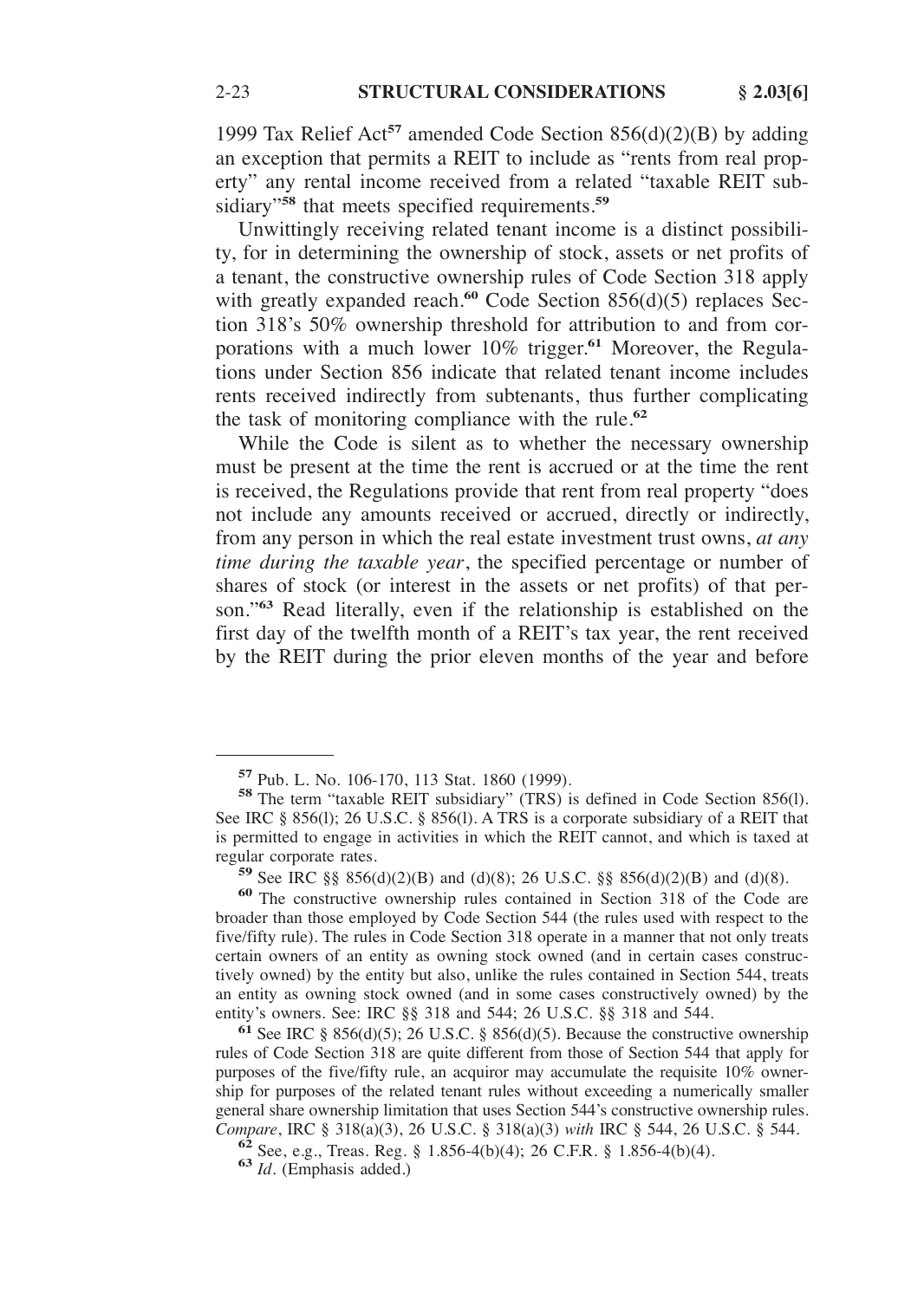the relationship existed is "bad." This appears to be so even if the related person is no longer a tenant on the date on which the REIT acquires the specified interest in that person.**<sup>64</sup>** Despite the absence of a clear policy rationale for such a literal interpretation,**<sup>65</sup>** the Regulations' onerous reporting requirements appear to support it. Treasury Regulation Section  $1.856-4(b)(4)$  mandates that a REIT that receives "directly or indirectly, any amount of rent from any person in which it owns any proprietary interest" shall file with its return for the taxable year a schedule setting forth the name and address of any such person, the amount of rent received, and the highest percentage interest in the person owned by the REIT at any time during the taxable year.**<sup>66</sup>** No request is made for the dates on which the person was a tenant of the REIT or the date on which the REIT owned its highest percentage interest. The Regulation thus appears to be a case of overly broad drafting. Given that the nature of a REIT's income is a qualification issue on which the REIT would have the burden of proof in a dispute with the Service, the Treasury should reevaluate the related tenant income Regulation with due consideration to the policy to be served and the difficulty of self-monitoring compliance.

**<sup>64</sup>**For example, suppose A owns a 10% interest in REIT tenant B Corp. but owns no interest in the REIT from January through November. On November 30, the B Corp.'s lease with the REIT terminates and is not renewed. On December 1, A, still owning 10% of B Corp., acquires a 10% interest in the REIT. Because by attribution the REIT owns the specified percentage of B Corp. in December, a literal reading of Treasury Regulation Section 1.856-4(b)(4) could result in disqualification of all rent received by the REIT from B Corp. for the year, *even though B Corp. is no longer*

<sup>&</sup>lt;sup>65</sup> What policy is the Regulation protecting? The Code may reflect the congressional policy that a REIT can only earn income from defined activities and should not be able to indirectly receive income earned by a 10% owned entity engaged in a business that the REIT could not engage in directly. See H.R. Rep. No. 86-2020, 86th Cong., 2d Sess. at 4 (1960). Alternatively, this rule may be a backstop to the requirement that a REIT be a passive investor and the belief that an ownership of 10% or more of a tenant might make the REIT too active. Similarly, it has been suggested that the asset diversification requirement contained in Code Section  $856(c)(4)(B)(iii)$  that prohibits a REIT from owning 10% or more of the vote or value of any one corporation "may reflect a policy that a REIT cannot carry on indirectly through an affiliate activities in which it could not engage directly." See Corry, "Stapled Stock—Time for a New Look," 36 Tax L. Rev. 167, 178-179 (1981). However, as noted above, when Congress introduced the TRS in the 1999 Tax Relief Act, it was excepted from the general rule that REITs cannot include income paid by related tenants as "rents from real property." See IRC §  $856(d)(2)(B)$  and  $(d)(8)$ ; 26 U.S.C. §  $856(d)(2)(B)$  and  $(d)(8)$ . In addition, the TRS was excepted from the rule that prohibited REITs from owning more than 10% of any corporation. See IRC § 856(c)(4)(B)(iii); 26 U.S.C. § 856(c)(4)(B)(iii). **66** See Treas. Reg. § 1.856-4(b)(4); 26 C.F.R. § 1.856-4(b)(4).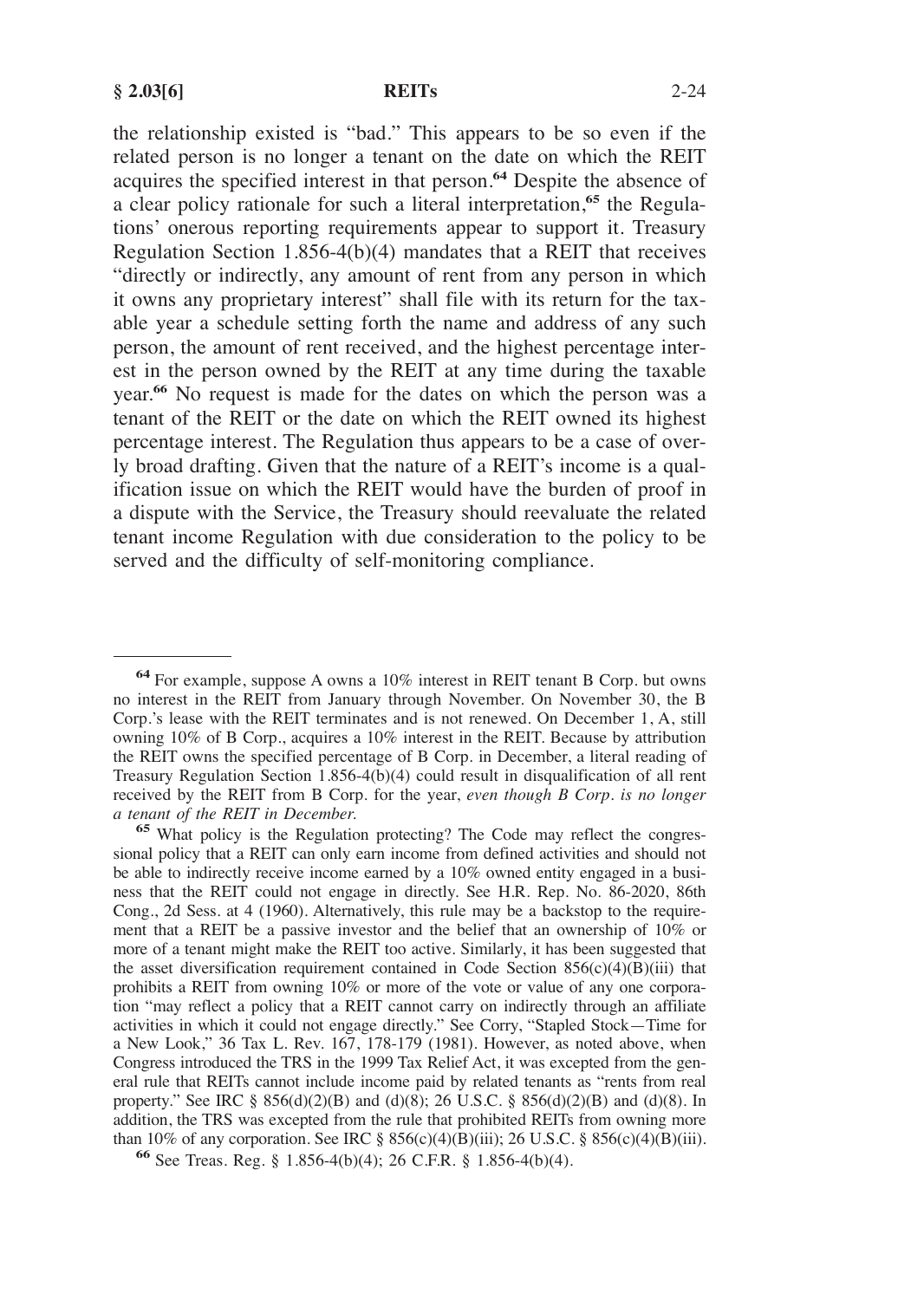# **[7]—How Far Can a REIT Go in Limiting Share Ownership?—Transferability Issues**

By law, the beneficial ownership of a REIT must be evidenced by transferable shares or transferable certificates of beneficial interest.**<sup>67</sup>** As noted above, a typical ownership limitation charter provision prohibits transfers of shares that would result in the transferee holding an amount of stock in excess of a specified percentage and a typical excess share provision effectively voids *ab initio* any purported transfer in violation of the specified percentage.**<sup>68</sup>** How far can a REIT go in using ownership limitations to protect against unsolicited takeovers and share accumulations without creating an unacceptable risk that its shares will be viewed as nontransferable in violation of the REIT qualification rules?

The Code and Regulations provide no explanation for the transferability requirement. Many REIT advisors believe the requirement that a REIT's shares be transferable is a holdover from the time when REITs had to be organized as unincorporated trusts or associations under local law.**<sup>69</sup>** Nevertheless, the requirement of transferable shares

<sup>70</sup> Because transferability of shares is a condition for qualification as a REIT, REITs frequently seek the protection of a private letter ruling on the issue of whether their share ownership limitations and excess share provisions render their shares nontransferable in violation of Section 856(a)(2) of the Code. Accordingly, a large number of repetitive rulings have been issued on this subject. See, e.g.: Priv. Ltr. Rul. 200052037 (Oct. 2, 2000) (holding that a "reasonable and minor limitation on the potential universe of stock transferees that is intended to preserve certain favorable tax attributes and safeguard [a REIT's status as such]" does not violate Section 856(a)(2)); Priv. Ltr. Rul. 9552047 (Sept. 29, 1995) (holding that "[t]he Ownership Restrictions will not cause Company to fail to satisfy the requirement imposed by Section  $856(a)(2)$  of the Code that beneficial ownership of a REIT must be evidenced by transferable shares").

REITs, in order to receive rulings that ownership limitations and excess share provisions contained in their charter protect them from being closely held, have been representing to the Internal Revenue Service that the charter provisions concerning ownership limits and excess shares are enforceable under applicable state law and that the REIT will enforce the restrictions. See, e.g., Priv. Ltr. Rul. 9621032 (Feb. 26, 1996) ( "[A]s long as the restrictions on transfers in excess of the Ownership Limit are valid under the laws of State X and Trust uses its best efforts to enforce the restrictions, a transfer made in violation of the Ownership Limit to a Prohibited Transferee will not result in those shares being owned by the Prohibited Transferee for federal income tax purposes") If the charter provisions are not enforceable, the result could be disqualification. See, e.g., Priv. Ltr. Rul. 9205030 which concluded that [i]f (1) any person attempts to acquire shares in contravention of the restrictions contained in the Articles, (2) those restrictions are set aside by a final court order,

**<sup>67</sup>** See IRC § 856(a)(2); 26 U.S.C. § 856(a)(2).<br> **68** See § 2.03[2] *supra*.<br> **69** Prior to the Tax Reform Act of 1976, Pub. L. No. 94-455, 90 Stat. 1520 (1976), a REIT could not be organized as a corporation.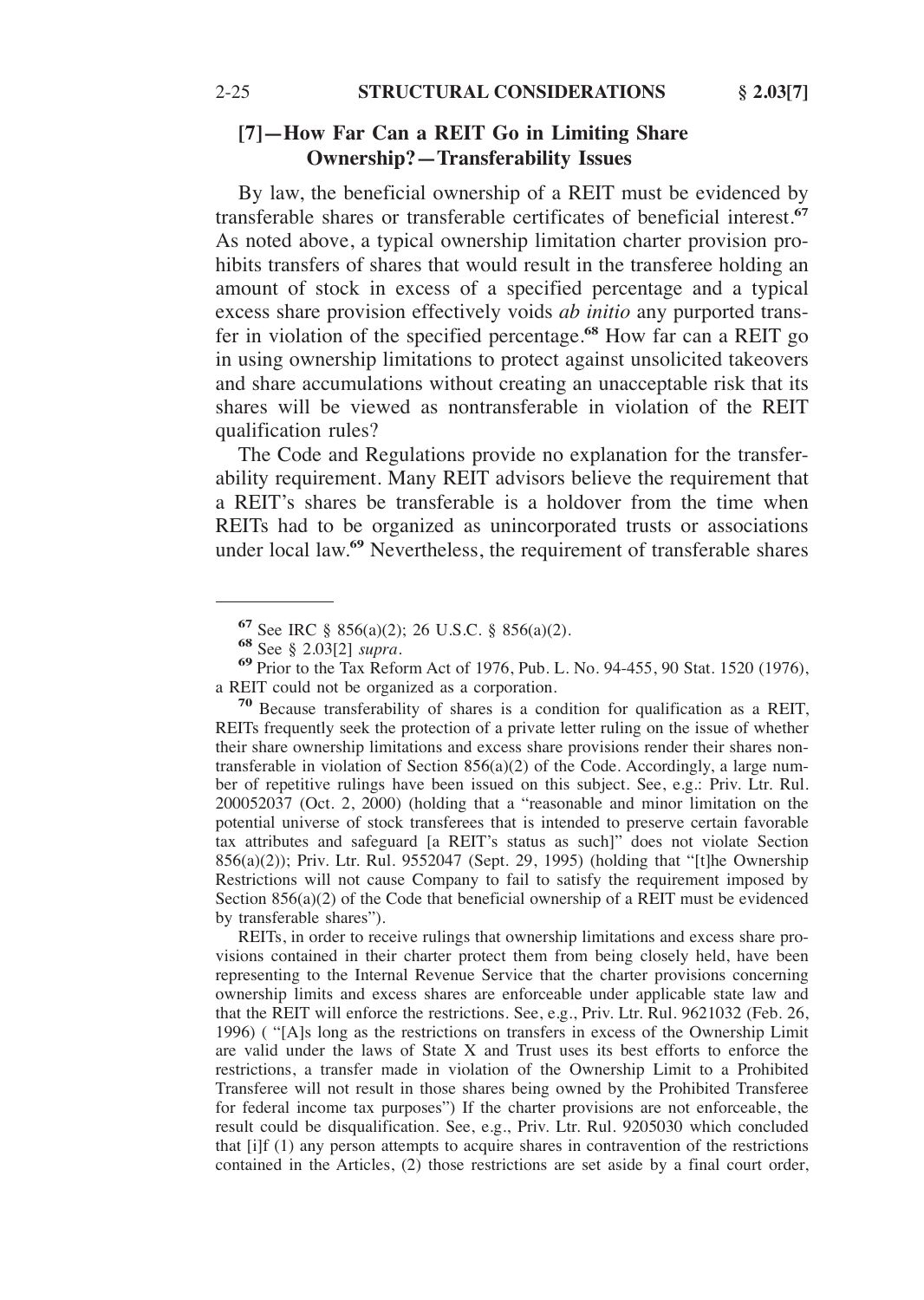remains and its parameters are not clear. Despite the number of private letter rulings on the subject,<sup>70</sup> little in the way of "authority" or explanation exists as to what this requirement means. Because the transferable shares requirement is a REIT qualification issue, REITs are justifiably cautious.

Treasury Regulations and private letter rulings do at least confirm that transfer and ownership restrictions designed to protect REIT status do not cause the shares to be nontransferable in violation of Code Section  $856(a)(2)$ <sup>71</sup> Although the Service has ruled that certain restrictions on transferability that are not necessary to preserve REIT status do not cause a REIT's shares to be nontransferable, such rulings do not explain the policy behind the transferability rule or contain any standard that can be applied to determine when shares are not transferable.**<sup>72</sup>**

For instance, in private letter rulings on restricted stock plans, the Service has distinguished between transfer restrictions that apply to shares issued to employees as compensation and those that apply to shares issued to investors.**<sup>73</sup>** In those rulings, the Service has indicated

"Provisions in the trust instrument or corporate charter or by laws which permit the trustee or directors to redeem shares or to refuse to transfer shares in any case where the trustee or directors, in good faith, believe that a failure to redeem shares or that a transfer of shares would result in the loss of status as a real estate investment trust will not render the shares 'nontransferable.'"

Treas. Reg. § 1.856-1(d)(2); 26 C.F.R. § 1.856-1(d)(2).

and, (3) the Company meets the stock ownership requirement of section 542(a)(2), then the transfer will be considered effective, and the Company will be closely held within the meaning of  $856(a)(6)$ , on and after the date that the court order becomes final." While not entirely free from doubt, excess share provisions that only limit individual ownership to the extent necessary to protect REIT status are generally believed to be enforceable as a matter of corporate law. Charter provisions that impose transfer restrictions beyond those necessary to protect REIT status, however, have not been fully tested in the courts, though there may be some legislative author-<br>ity for their enforcement under Maryland law. See  $\S 7.03$  infra.

<sup>&</sup>lt;sup>71</sup> Treasury Regulation Section 1.856-1(d)(2) provides:

See also: Priv. Ltr. Rul. 200052037 (Oct. 2, 2000) (applying the Regulation); Priv. Ltr. Rul. 9627017 (Apr. 5, 1996) (same); Priv. Ltr. Rul. 9552047 (Sept. 29, 1995) (same); Priv. Ltr. Rul. 9534022 (Aug. 25, 1995) (same). **<sup>72</sup>**The Service has ruled that the use of restricted stock as compensation does not

cause a REIT's shares to be nontransferable. See: Priv. Ltr. Rul. 9747034 (Aug. 25, 1997); Priv. Ltr. Rul. 9534022 (May 31, 1995); Priv. Ltr. Rul. 9440026 (July 11, 1994). The Service has also ruled that sale restrictions imposed by the securities laws do not cause a REIT's shares to be nontransferable. See Priv. Ltr. Rul. 9630016 (Apr. 26, 1996). In addition, the Service has ruled that restrictions to protect the status of a REIT as "domestically controlled" (within the meaning of Code Section 897(h)(4)(B)) do not cause the REIT's shares to be nontransferable. See *id.*

**<sup>73</sup>** See, e.g., Priv. Ltr. Rul. 9747034 (Aug. 25, 1997).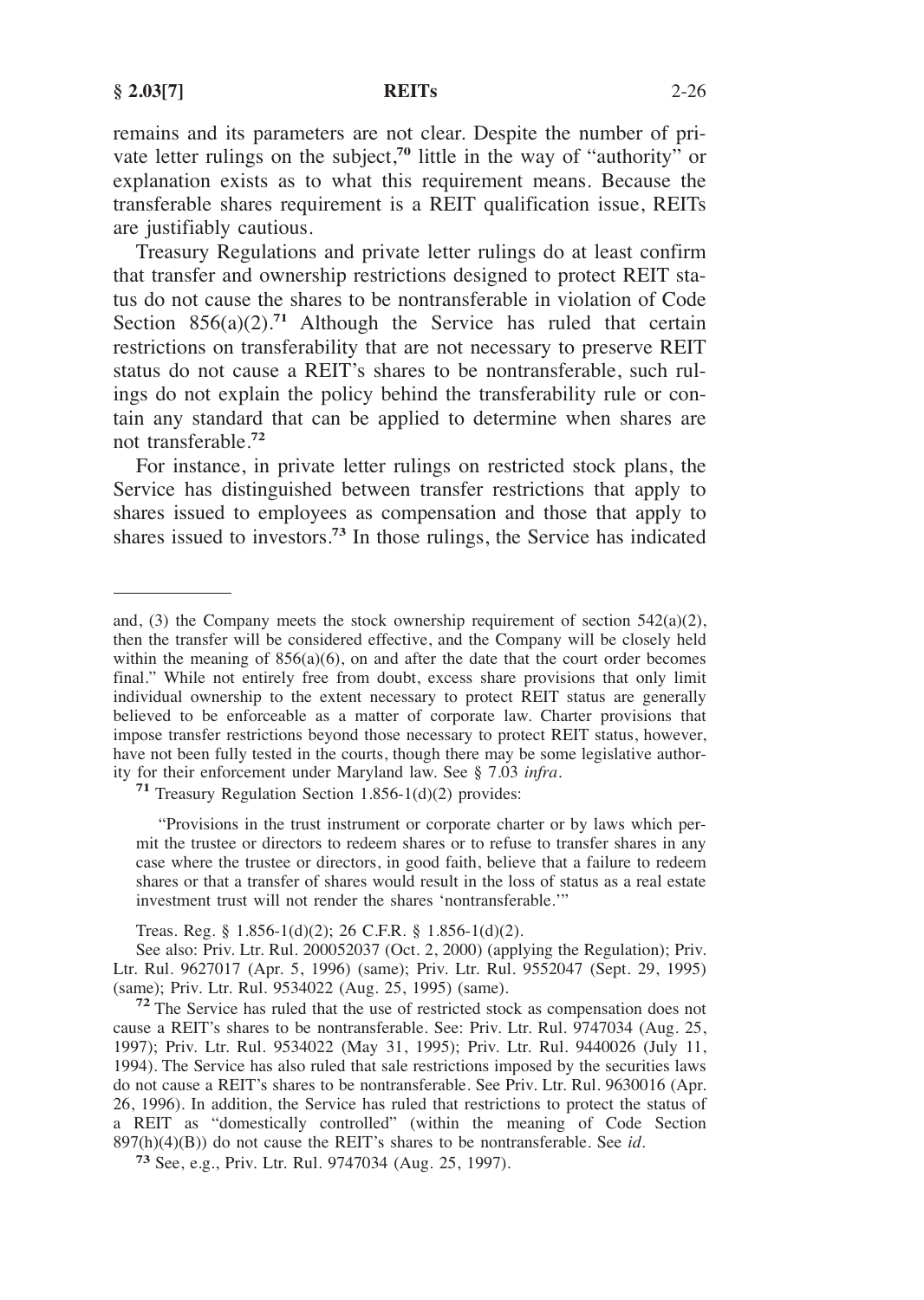that the requirement that REIT shares be transferable was intended to inure to the benefit of small investors.**<sup>74</sup>** Reasoning that the restrictions on the small percentage of stock issued to employees will not affect the ability of investors to transfer the REIT's shares on the stock exchange, the Service has ruled that transfer restrictions on employee stock do not render a REIT's shares nontransferable.**<sup>75</sup>**

In another private letter ruling, a REIT had adopted an ownership limit of 3.9%.**<sup>76</sup>** The letter ruling pointed out that after the adoption of the 3.9% ownership limit, the REIT's shares would continue to trade on the Nasdaq National Market System and that, based on prevailing market prices, 3.9% of the REIT's shares represented an investment of \$10 million. As a matter of common sense, shares should be considered transferable if investors have the ability to freely trade REIT shares in blocks of up to \$10 million on the Nasdaq.

Nothing in the foregoing private ruling should be read to imply that trading on the Nasdaq may be insufficient to demonstrate that shares are transferable if the ownership limit translates into a dollar amount investment that is less than the \$10 million block described in the private ruling. Instead, the private ruling should be read to express the sensible conclusion that the transferability requirement is intended to be for the benefit of small investors and that limited share transfer restrictions on significant blocks of shares are permissible. Nevertheless, the ruling does not resolve this issue.

Viewed from the perspective of the typical small investor for whom REITs were intended to provide real estate investment opportunities, the usual ownership limitations and excess shares provisions do not render shares nontransferable. Rather, such provisions at most may operate to change the intended transferee to the excess shares trust and to limit somewhat the class of potential large transferees. Only in extreme cases could it be argued that such provisions cause shares to be nontransferable. Nevertheless, many important questions remain open. Would a REIT's charter raise transferability issues if it contained ownership limitations that far exceed or were unrelated to those necessary to protect REIT status?**<sup>77</sup>** Must all of a REIT's shares be transferable or only some percentage? Can a REIT whose shares (or a substantial percentage thereof) trade on a national exchange ever fail the transferability requirement?

**<sup>74</sup>** See *id.* **75** *Id.* **76** See Priv. Ltr. Rul. 8921067 (Feb. 28, 1989). **77** For example, "group" level ownership limits. See § 7.03 N. 26 *infra* and accompanying text.